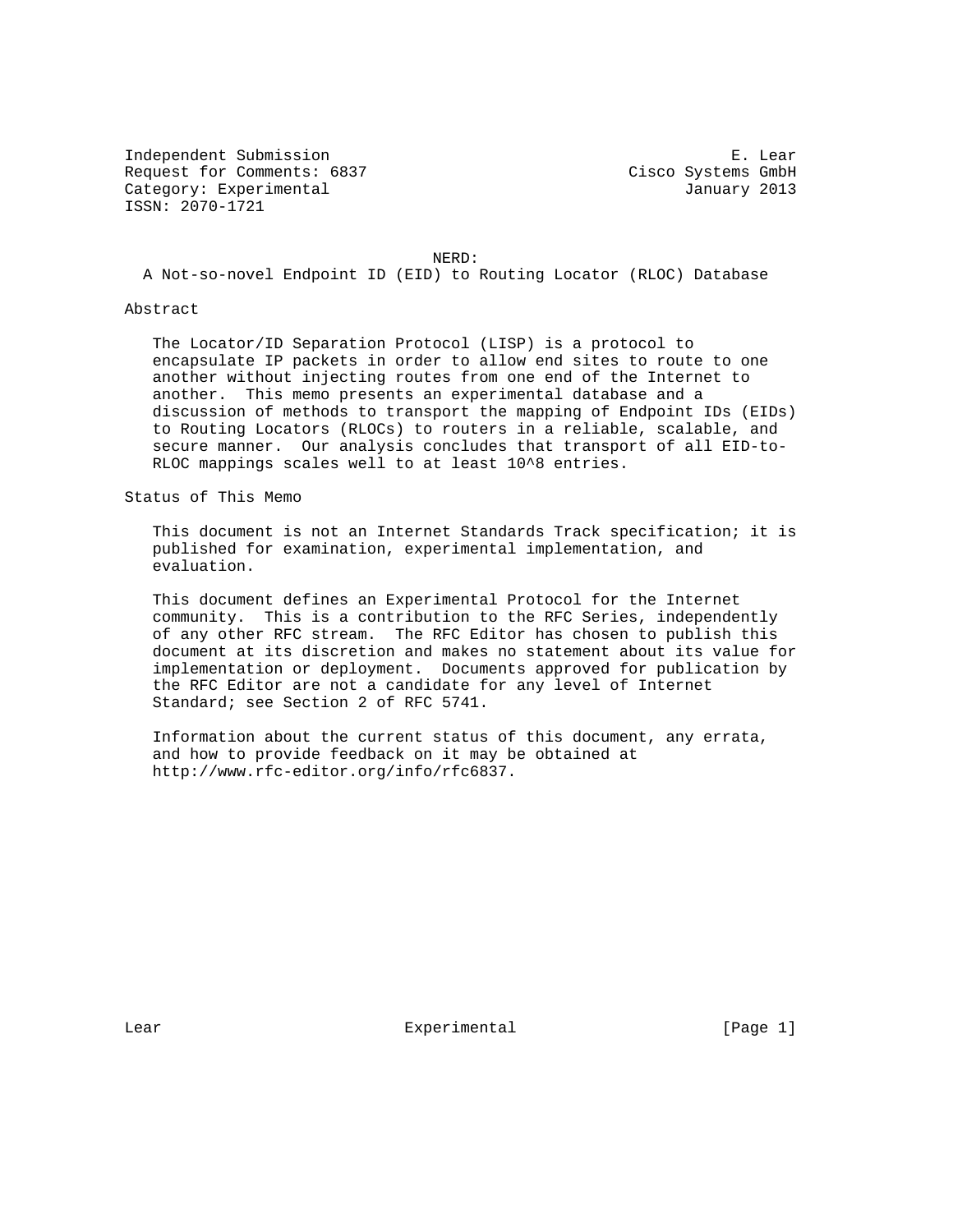## Copyright Notice

 Copyright (c) 2013 IETF Trust and the persons identified as the document authors. All rights reserved.

 This document is subject to BCP 78 and the IETF Trust's Legal Provisions Relating to IETF Documents (http://trustee.ietf.org/license-info) in effect on the date of publication of this document. Please review these documents carefully, as they describe your rights and restrictions with respect to this document.

Lear Experimental [Page 2]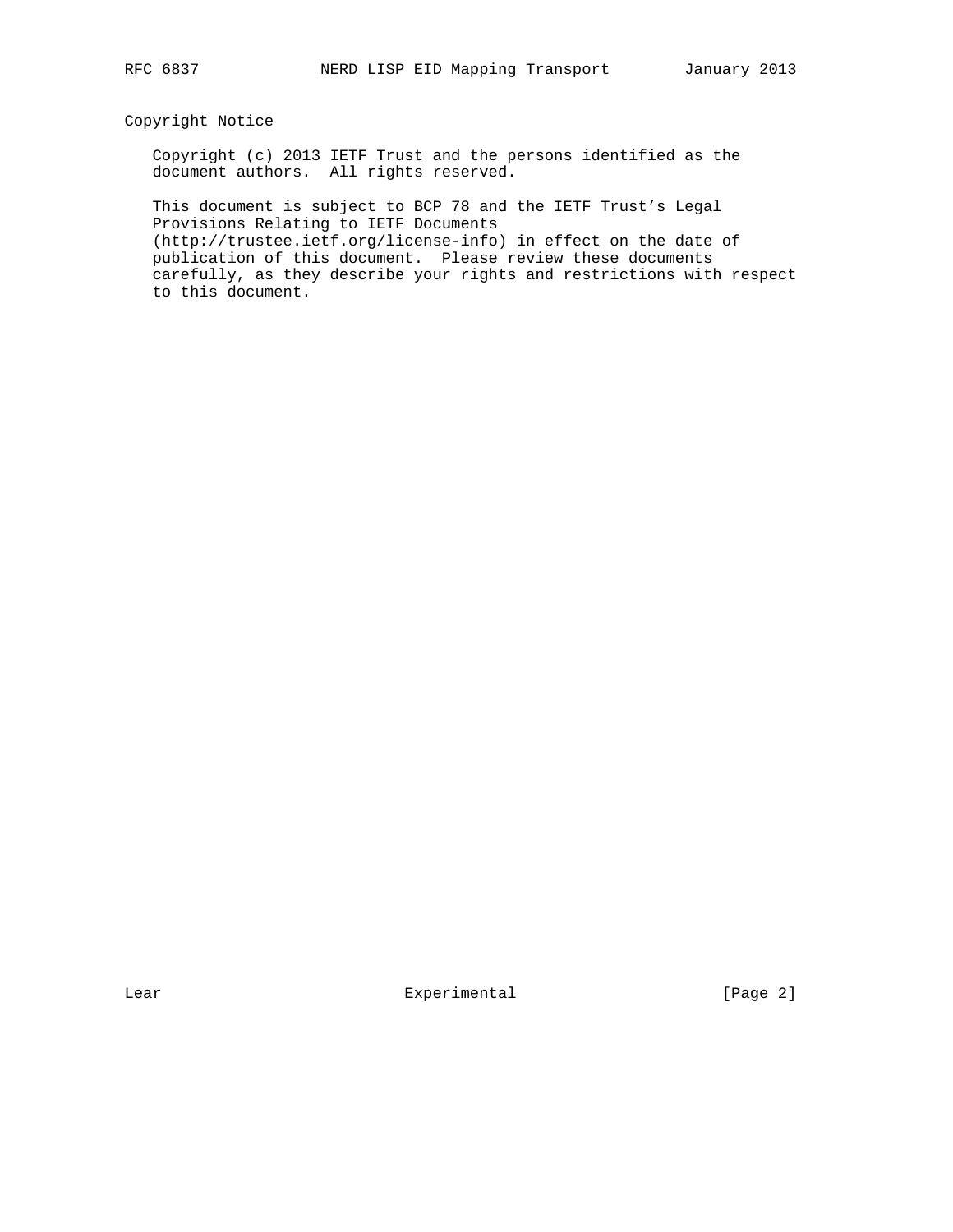# Table of Contents

| 1 <sup>1</sup>                                              | $\overline{4}$ |
|-------------------------------------------------------------|----------------|
| 1.1.                                                        | $\overline{4}$ |
| 1.2.                                                        | 4              |
| 1.3.                                                        | 5              |
| 1.4.                                                        | 6              |
|                                                             | 7              |
| 2.1.                                                        | 7              |
| 2.2.<br>Communications between ITR and ETR                  | 8              |
| Who are database authorities?<br>2.3.                       | 8              |
|                                                             | 9              |
| 3.1.                                                        | 11             |
| 3.2.                                                        | 12             |
| 4. NERD Distribution Mechanism 12                           |                |
| 4.1.                                                        |                |
| 4.2.                                                        |                |
| 5.                                                          |                |
| 5.1.                                                        |                |
| 5.2.                                                        |                |
| Router Throughput versus Time 16                            |                |
| Number of Servers Required 16<br>5.3.                       |                |
| 5.4. Security Considerations 18                             |                |
| 5.4.1. Use of Public Key Infrastructures (PKIs) 19          |                |
|                                                             |                |
| б.                                                          |                |
| Other Distribution Mechanisms 22<br>7.                      |                |
| What about DNS as a mapping retrieval model? 22<br>7.1.     |                |
| 7.2.<br>Use of BGP and LISP+ALT 24                          |                |
| 7.3. Perhaps use a hybrid model? 24                         |                |
| 8.                                                          |                |
|                                                             |                |
|                                                             |                |
|                                                             |                |
|                                                             |                |
|                                                             |                |
|                                                             |                |
| 12.2. Informative References 27                             |                |
| Appendix A. Generating and Verifying the Database Signature |                |
|                                                             | 30             |

Lear Experimental Experimental [Page 3]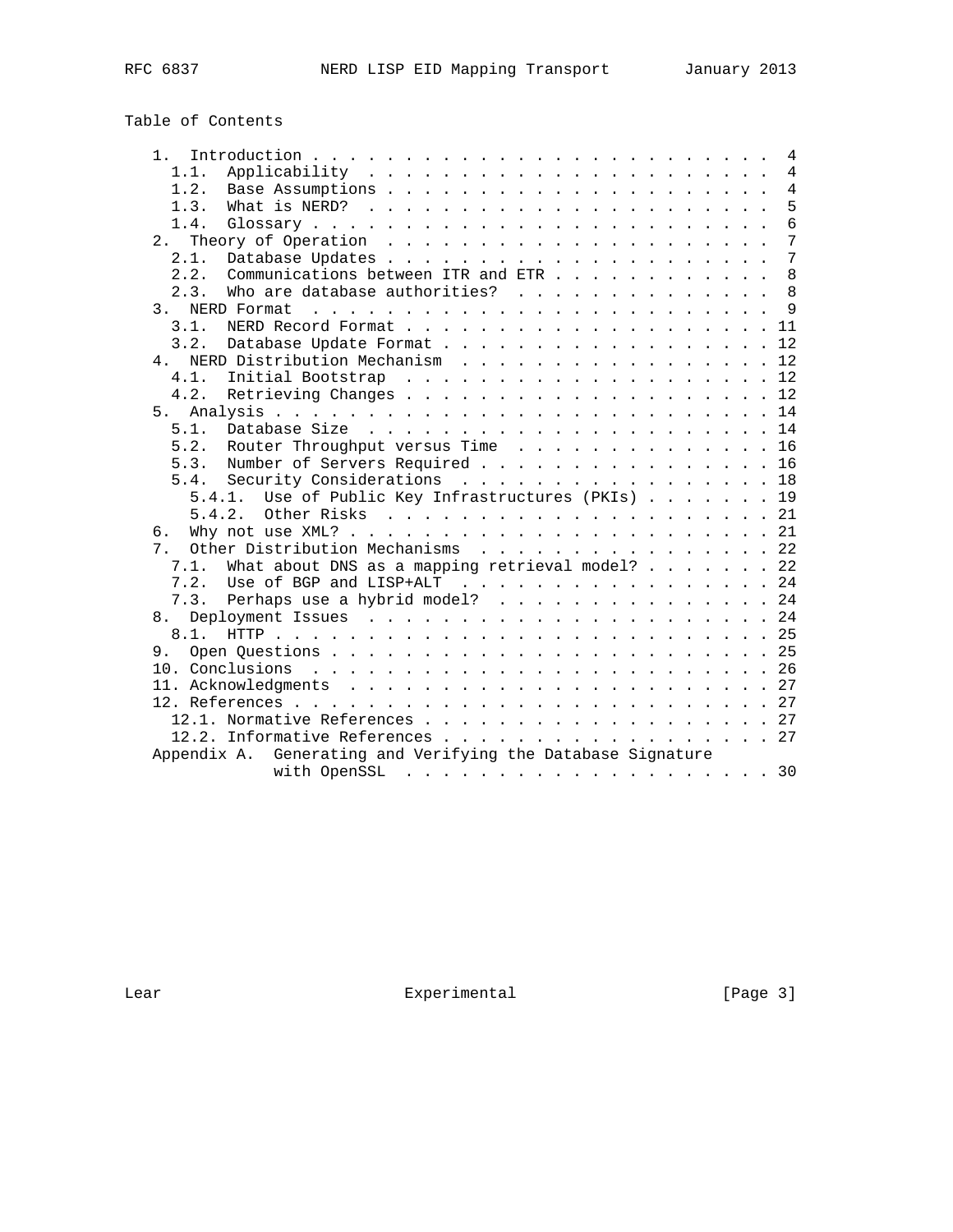## 1. Introduction

 The Locator/ID Separation Protocol (LISP) [RFC6830] separates an IP address used by a host and local routing system from the Locators advertised by BGP participants on the Internet in general, and in the Default-Free Zone (DFZ) in particular. It accomplishes this by establishing a mapping between globally unique Endpoint IDs (EIDs) and Routing Locators (RLOCs). This reduces the amount of state change that occurs on routers within the DFZ on the Internet, while enabling end sites to be multihomed.

 In some mapping distribution approaches to LISP, the mapping is learned via data-triggered control messages between Ingress Tunnel Routers (ITRs) and Egress Tunnel Routers (ETRs) through an alternate routing topology [RFC6836]. In other approaches of LISP, the mapping from EIDs to RLOCs is instead learned through some other means. This memo addresses different approaches to the problem, and specifies a Not-so-novel EID-to-RLOC Database (NERD) and methods to both receive the database and to receive updates.

 NERD is offered primarily as a way to avoid dropping packets, the underlying assumption being that dropping packets is bad for applications and end users. Those who do not agree with this underlying assumption may find that other approaches make more sense.

 NERD is specified in such a way that the methods used to distribute or retrieve it may vary over time. Multiple databases are supported in order to allow for multiple data sources. An effort has been made to divorce the database from access methods so that both can evolve independently through experimentation and operational validation.

#### 1.1. Applicability

 This memo is based on experiments performed in the 2007-2009 time frame. At the time of its publication, the author is unaware of operational use of NERD. Those wishing to pursue NERD should consider the substantial amount of work left for the future. See Section 10 for more details.

## 1.2. Base Assumptions

 In order to specify a mapping, it is important to understand how it will be used, and the nature of the data being mapped. In the case of LISP, the following assumptions are pertinent:

 o The data contained within the mapping changes only on provisioning or configuration operations, and is not intended to change when a link either fails or is restored. Some other mechanism, such as

Lear Experimental Experimental [Page 4]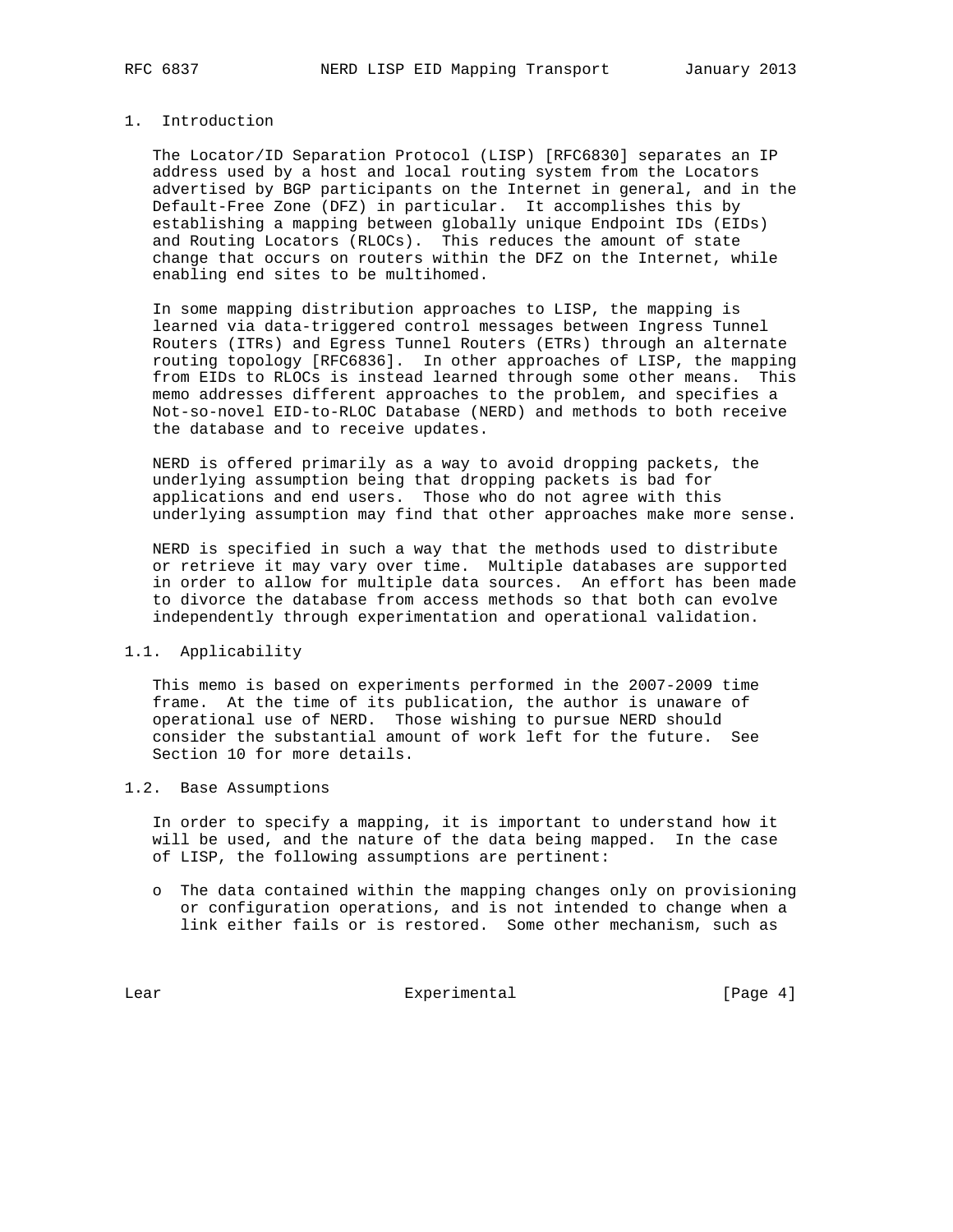the use of LISP Reachability Bits with mapping replies, handles healing operations, particularly when a tail circuit within a service provider's aggregate goes down. NERD can be used as a verification method to ensure that whatever operational mapping changes an ITR receives are authorized.

- o While weight and priority are defined, these are not hop-by-hop metrics. Hence, the information contained within the mapping does not change based on where one sits within the topology.
- o Because a purpose of LISP is to reduce control-plane overhead by reducing "rate X state" complexity, updates to the mapping will be relatively rare.
- o Because NERD is designed to ease interdomain routing, its use is intended within the inter-domain environment. That is, NERD is best implemented at either the customer edge or provider edge, and there will be on the order of as many ITRs and EID-Prefixes as there are connections to Internet service providers by end customers.
- o As such, NERD cannot be the sole means to implement host mobility, although NERD may be in used in conjunction with other mechanisms.
- 1.3. What is NERD?

 NERD is a Not-so-novel EID-to-RLOC Database. It consists of the following components:

- 1. a network database format;
- 2. a change distribution format;
- 3. a database retrieval/bootstrapping method; and
- 4. a change distribution method.

 The network database format is compressible. However, at this time, we specify no compression method. NERD will make use of potentially several transport methods, but most notably HTTP [RFC2616]. HTTP has restart and compression capabilities. It is also widely deployed.

 There exist many methods to show differences between two versions of a database or a file, UNIX's "diff" being the classic example. In this case, because the data is well structured and easily keyed, we can make use of a very simple format for version differences that

Lear Experimental [Page 5]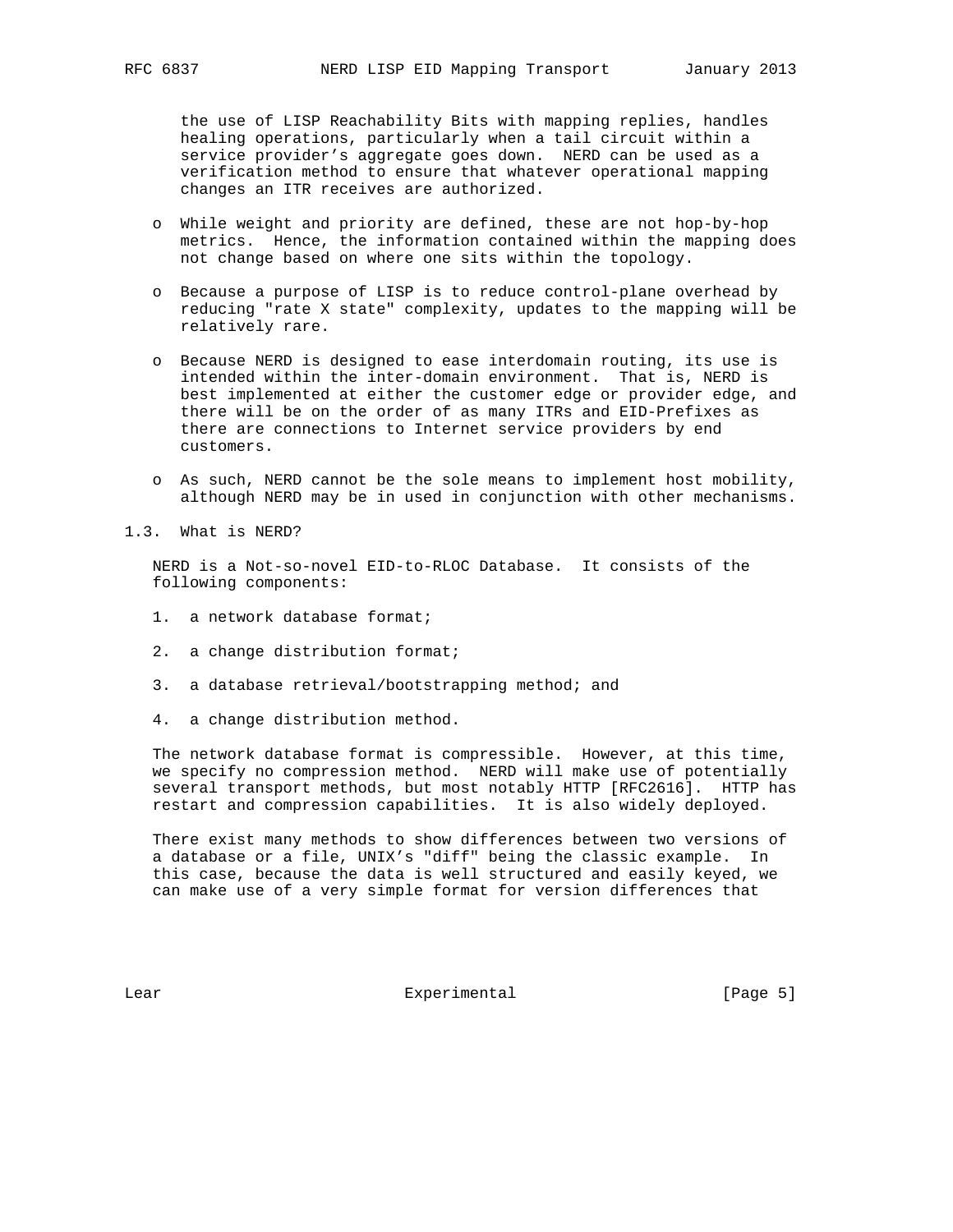simply provides a list of EID-to-RLOC mappings that have changed using the same record format as the database, and a list of EIDs that are to be removed.

1.4. Glossary

 The reader is once again referred to [RFC6830] for a general glossary of terms related to LISP. The following terms are specific to this memo.

- Base Distribution URI: An Absolute-URI as defined in Section 4.3 of [RFC3986] from which other references are relative. The base distribution URI is used to construct a URI to an EID-to-RLOC mapping database. If more than one NERD is known, then there will be one or more base distribution URIs associated with each (although each such base distribution URI may have the same value).
- EID Database Authority: The authority that will sign database files and updates. It is the source of both.

The Authority: Shorthand for the EID Database Authority.

NERD: Not-so-novel EID-to-RLOC Database.

- AFI Address Family Identifier.
- Pull Model: An architecture where clients pull only the information they need at any given time, such as when a packet arrives for forwarding.
- Push Model: An architecture in which clients receive an entire dataset, containing data they may or may not require, such as mappings for EIDs that no host served is attempting to send to.
- Hybrid Model: An architecture in which some information is pushed toward the receiver from a source and some information is pulled by the receiver.

Lear Experimental [Page 6]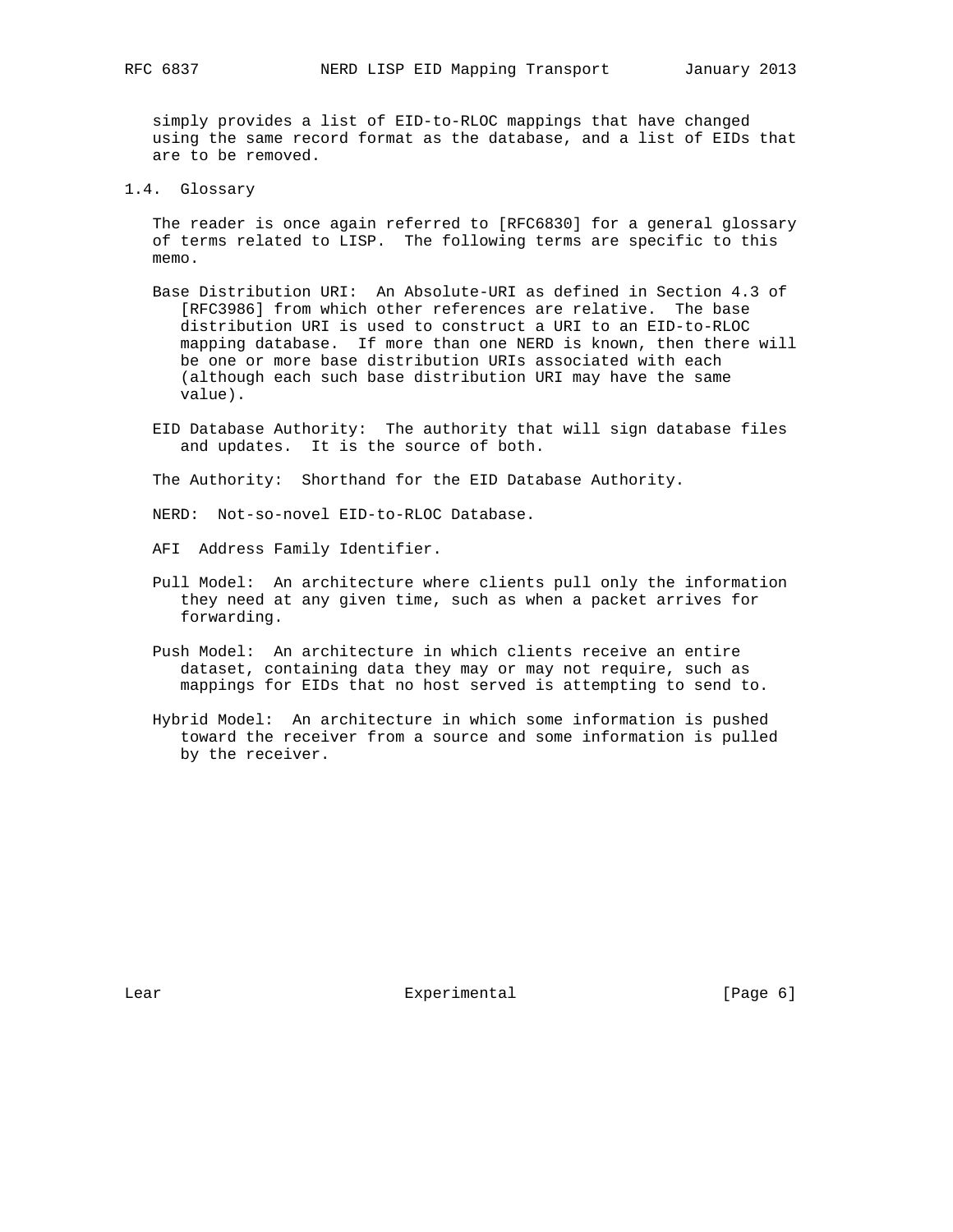## 2. Theory of Operation

 Operational functions are split into two components: database updates and state exchange between ITR and ETR during a communication.

## 2.1. Database Updates

 What follows is a summary of how NERDs are generated and updated. Specifics can be found in Section 3. The general way in which NERD works is as follows:

- 1. A NERD is generated by an authority that allocates Provider- Independent (PI) addresses (e.g., IANA or a Regional Internet Registry (RIR)) that are used by sites as EIDs. As part of this process, the authority generates a digest for the database and signs it with a private key whose public key is part of an X.509 certificate. [ITU.X509.2000] That signature along with a copy of the authority's public key is included in the NERD.
- 2. The NERD is distributed to a group of well-known servers.
- 3. ITRs retrieve an initial copy of the NERD via HTTP when they come into service.
- 4. ITRs are preconfigured with a group of certificates whose private keys are used by database authorities to sign the NERD. This list of certificates should be configurable by administrators.
- 5. ITRs next verify both the validity of the public key and the signed digest. If either fail validation, the ITR attempts to retrieve the NERD from a different source. The process iterates until either a valid database is found or the list of sources is exhausted.
- 6. Once a valid NERD is retrieved, the ITR installs it into both non-volatile and local memory.
- 7. At some point, the authority updates the NERD and increments the database version counter. At the same time, it generates a list of changes, which it also signs, as it does with the original database.
- 8. Periodically, ITRs will poll from their list of servers to determine if a new version of the database exists. When a new version is found, an ITR will attempt to retrieve a change file, using its list of preconfigured servers.

Lear Experimental [Page 7]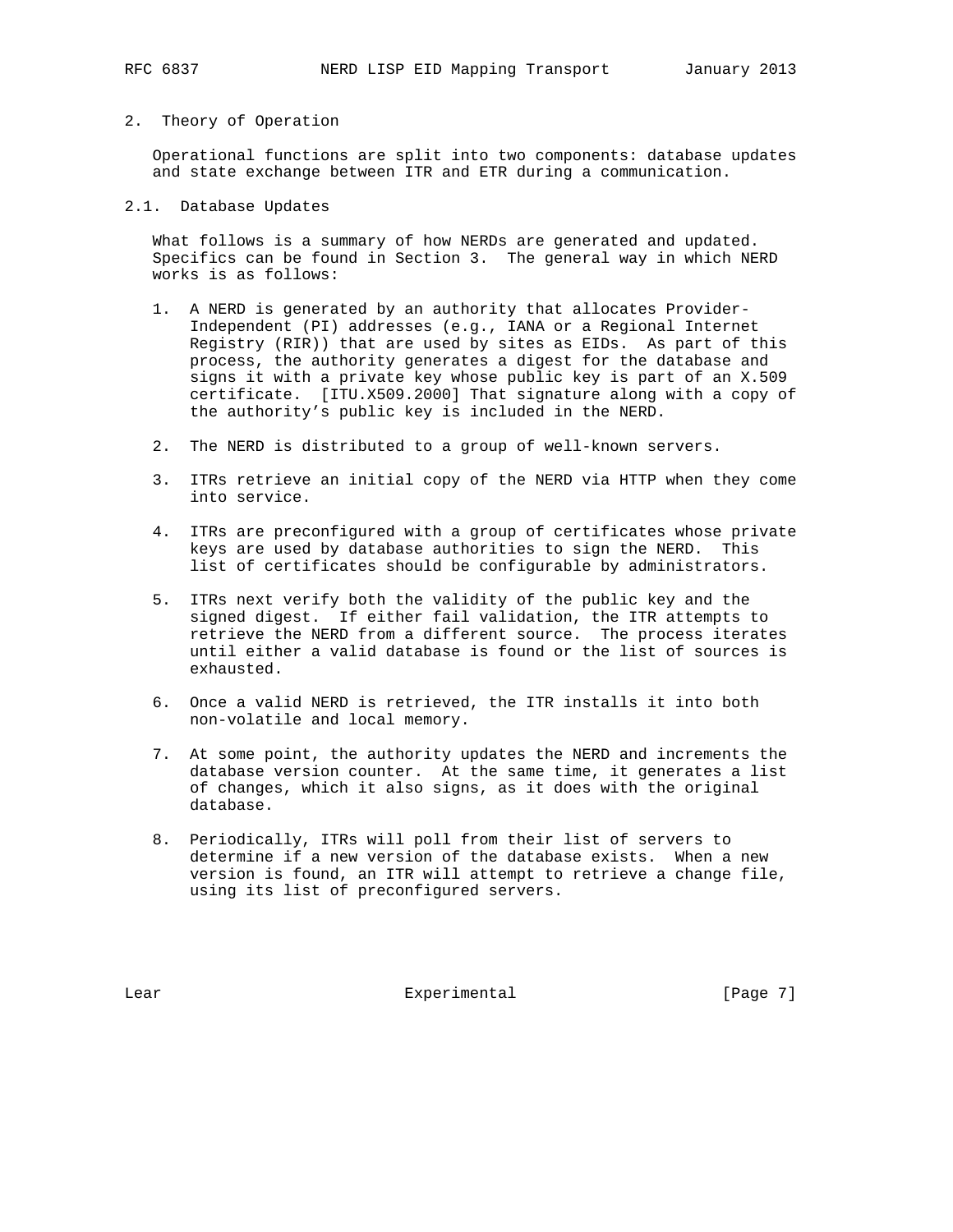9. The ITR validates a change file just as it does the original database. Assuming the change file passes validation, the ITR installs new entries, overwrites existing ones, and removes empty entries, based on the content of the change file.

 As time goes on, it is quite possible that an ITR may probe a list of configured peers for a database or change file copy. It is equally possible that peers might advertise to each other the version number of their database. Such methods are not explored in depth in this memo but are mentioned for future consideration.

2.2. Communications between ITR and ETR

 [RFC6830] describes the basic approach to what happens when a packet arrives at an ITR, and what communications between the ITR and ETR take place. NERD provides an optimistic approach to establishing communications with an ETR that is responsible for a given EID- Prefix. State must be kept, however, on an ITR to determine whether that ETR is in fact reachable. It is expected that this is a common requirement across LISP mapping systems, and will be handled in the core LISP architecture.

2.3. Who are database authorities?

 This memo does not specify who the database authority is. That is because there are several possible operational models. In each case, the number of database authorities is meant to be small so that ITRs need only keep a small list of authorities, similar to the way a name server might cache a list of root servers.

- o A single database authority exists. In this case, all entries in the database are registered to a single entity, and that entity distributes the database. Because the EID space is provider independent address space, there is no architectural requirement that address space be hierarchically distributed to anyone, as there is with provider-assigned address space. Hence, there is a natural affinity between the IANA function and the database authority function.
- o Each region runs a database authority. In this case, provider independent address space is allocated to either RIRs or to affiliates of such organizations of network operations guilds (NOGs). The benefit of this approach is that there is no single organization that controls the database. It allows one database authority to back up another. One could envision as many as ten database authorities in this scenario. One drawback to this

Lear Experimental Experimental [Page 8]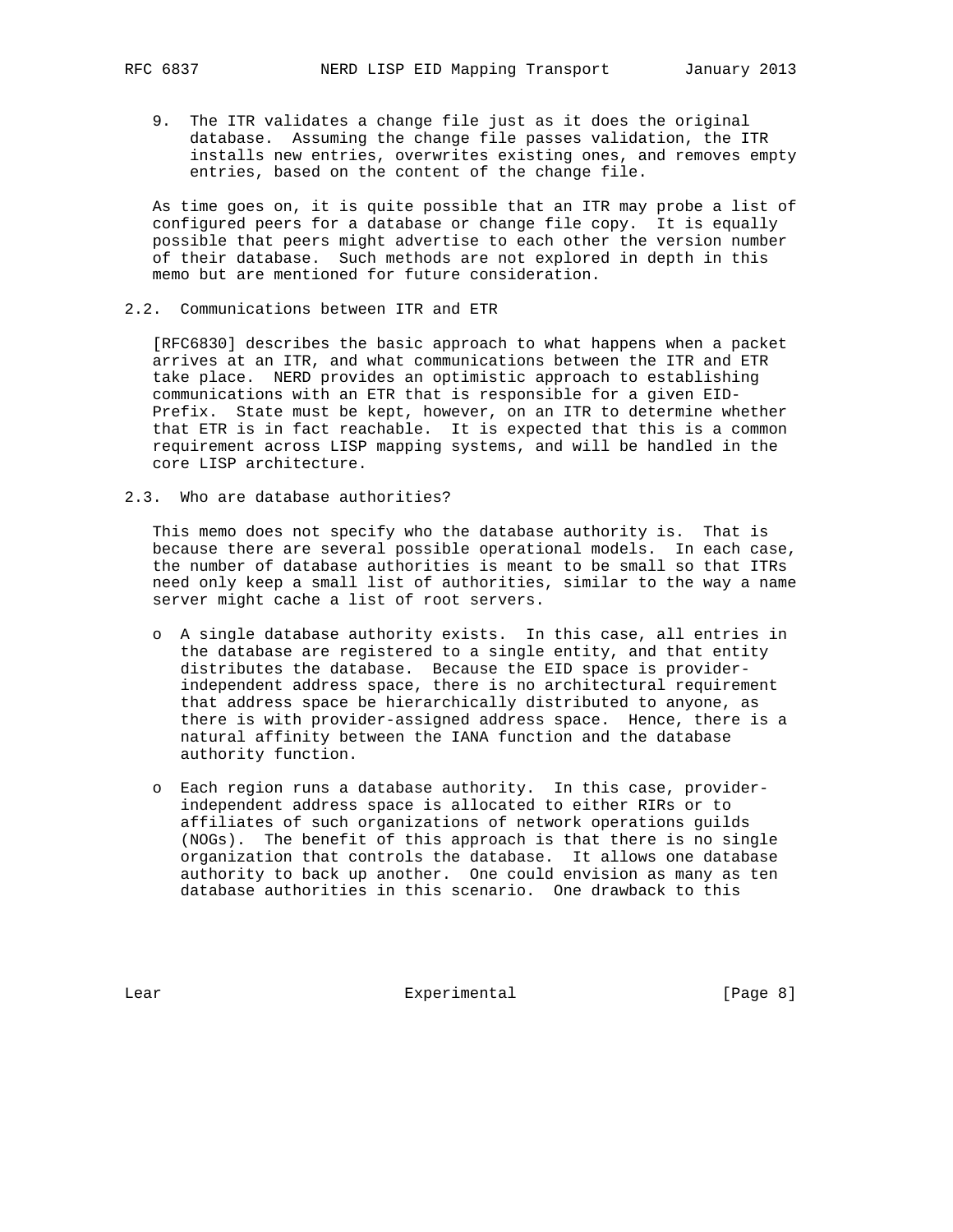approach, however, is that any reference to a region imposes a notion of locality, thus potentially diminishing the split between Locator and identifier.

- o Each country runs a database authority. This could occur should countries decide to regulate this function. While limiting the scope of any single database authority as the previous scenario describes, this approach would introduce some overhead as the list of database authorities would grow to as many as 200, and possibly more if jurisdictions within countries attempted to regulate the function. There are two drawbacks to this approach. First, as distribution of EIDs is driven to more local jurisdictions, an EID-Prefix is tied even more tightly to a location. Second, a large number of database authorities will demand some sort of discovery mechanism.
- o Independent operators manage database authorities. This has the appeals of being location independent and enabling competition for good performance. This method has the drawback of potentially requiring a discovery mechanism.

 The latter two approaches are not mutually exclusive. While this specification allows for multiple databases, discovery mechanisms are left as future work.

3. NERD Format

 The NERD consists of a header that contains a database version and a signature that is generated by ignoring the signature field and setting the authentication block length to 0 (NULL). The authentication block itself consists of a signature and a certificate whose private-key counterpart was used to generate the signature.

 Records are kept sorted in numeric order with AFI plus EID as primary key and prefix length as secondary. This is so that after a database update it should be possible to reconstruct the database to verify the digest signature, which may be retrieved separately from the database for verification purposes.

Lear Experimental [Page 9]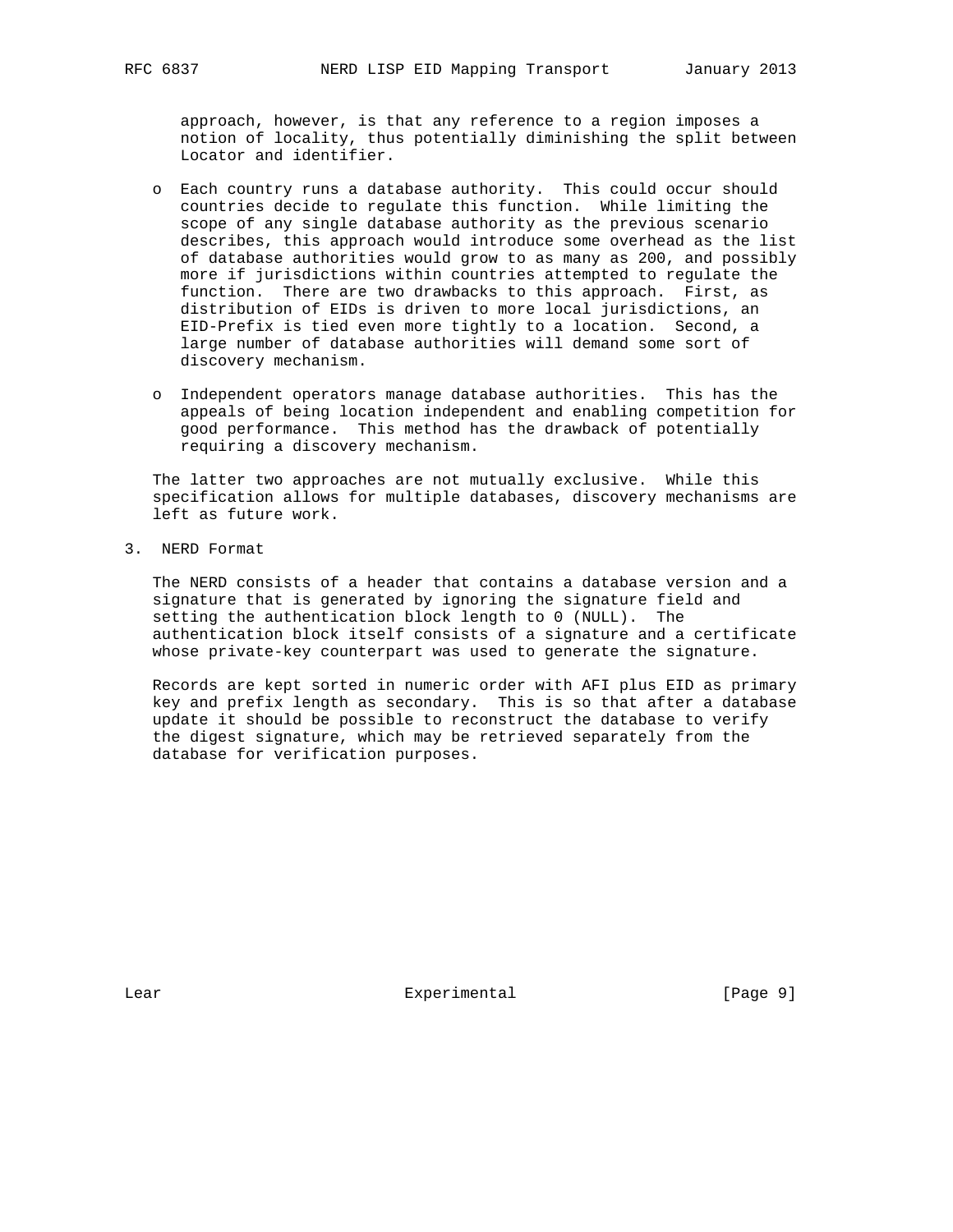$0$  1 2 3 0 1 2 3 4 5 6 7 8 9 0 1 2 3 4 5 6 7 8 9 0 1 2 3 4 5 6 7 8 9 0 1 +-+-+-+-+-+-+-+-+-+-+-+-+-+-+-+-+-+-+-+-+-+-+-+-+-+-+-+-+-+-+-+-+ | Schema Vers=1 | DB Code | Database Name Size | +-+-+-+-+-+-+-+-+-+-+-+-+-+-+-+-+-+-+-+-+-+-+-+-+-+-+-+-+-+-+-+-+ Database Version +-+-+-+-+-+-+-+-+-+-+-+-+-+-+-+-+-+-+-+-+-+-+-+-+-+-+-+-+-+-+-+-+ 0ld Database Version or 0 +-+-+-+-+-+-+-+-+-+-+-+-+-+-+-+-+-+-+-+-+-+-+-+-+-+-+-+-+-+-+-+-+ | | Database Name | | +-+-+-+-+-+-+-+-+-+-+-+-+-+-+-+-+-+-+-+-+-+-+-+-+-+-+-+-+-+-+-+-+ PKCS#7 Block Size | Reserved +-+-+-+-+-+-+-+-+-+-+-+-+-+-+-+-+-+-+-+-+-+-+-+-+-+-+-+-+-+-+-+-+ | | PKCS#7 Block Containing Certificate and Signature | | +-+-+-+-+-+-+-+-+-+-+-+-+-+-+-+-+-+-+-+-+-+-+-+-+-+-+-+-+-+-+-+-+

#### Database Header

 The 'DB Code' field indicates 0 if what follows is an entire database or 1 if what follows is an update. The 'Database Version' field holds the database file version, which is incremented each time the complete database is generated by the authority. In the case of an update, the field indicates the new database file version, and the old database file version is indicated in the 'Old Database Version' field. The database file version is used by routers to determine whether or not they have the most current database.

 The 'Database Name' field holds a DNS-ID, as specified in [RFC6125]. This is the name that will appear in the Subject field of the certificate used to verify the database. The purpose of the database name is to allow for more than one database. Such databases would be merged by the router. It is important that an EID-to-RLOC mapping be listed in no more than one database, lest inconsistencies arise. However, it may be possible to transition a mapping from one database to another. During the transition period, the mappings would be identical. When they are not, the resultant behavior will be undefined. The database name is padded with NULLs to the nearest fourth byte.

 The PKCS#7 [RFC2315] authentication block contains a DER-encoded [ITU.X509.2000] signature and associated public key. For the purposes of this experiment, all implementations will support the RSA encryption signature algorithm and SHA1 digest algorithm, and the standard attributes are expected to be present.

Lear Experimental Experimental [Page 10]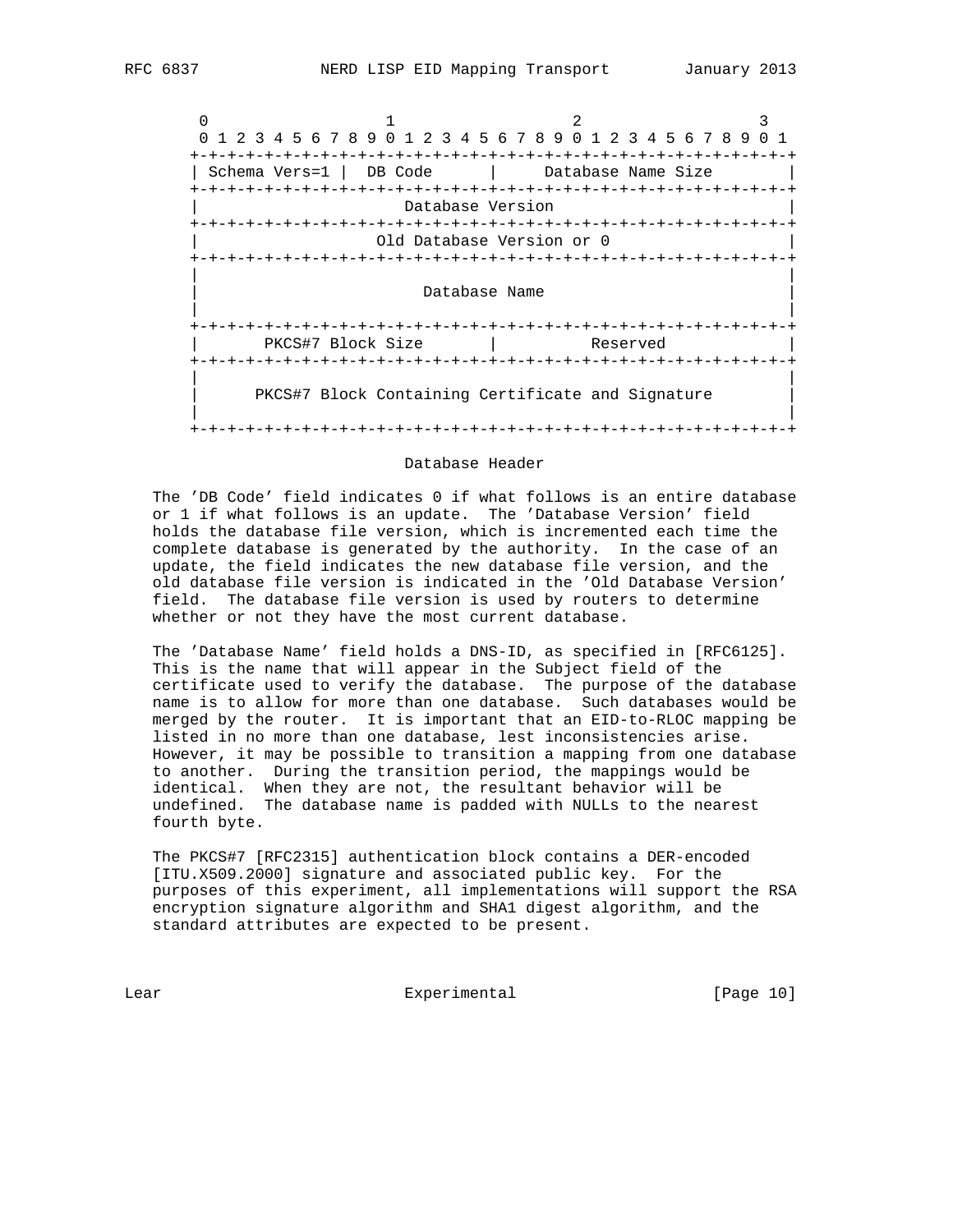N.B., it has been suggested that the Cryptographic Message Syntax (CMS) [RFC5652] be used instead of PKCS#7. At the time this experiment was performed, CMS was not yet widely deployed. However, it is certainly the correct direction and should be strongly considered in future related work.

## 3.1. NERD Record Format

As distributed over the network, NERD records appear as follows:

 $0$  1 2 3 0 1 2 3 4 5 6 7 8 9 0 1 2 3 4 5 6 7 8 9 0 1 2 3 4 5 6 7 8 9 0 1 +-+-+-+-+-+-+-+-+-+-+-+-+-+-+-+-+-+-+-+-+-+-+-+-+-+-+-+-+-+-+-+-+ | Num. RLOCs | EID Pref. Len | EID AFI +-+-+-+-+-+-+-+-+-+-+-+-+-+-+-+-+-+-+-+-+-+-+-+-+-+-+-+-+-+-+-+-+ Endpoint identifier +-+-+-+-+-+-+-+-+-+-+-+-+-+-+-+-+-+-+-+-+-+-+-+-+-+-+-+-+-+-+-+-+ | Priority 1 | Weight 1 | +-+-+-+-+-+-+-+-+-+-+-+-+-+-+-+-+-+-+-+-+-+-+-+-+-+-+-+-+-+-+-+-+ Routing Locator 1 +-+-+-+-+-+-+-+-+-+-+-+-+-+-+-+-+-+-+-+-+-+-+-+-+-+-+-+-+-+-+-+-+ | Priority 2 | Weight 2 | AFI 2 | +-+-+-+-+-+-+-+-+-+-+-+-+-+-+-+-+-+-+-+-+-+-+-+-+-+-+-+-+-+-+-+-+ Routing Locator 2 +-+-+-+-+-+-+-+-+-+-+-+-+-+-+-+-+-+-+-+-+-+-+-+-+-+-+-+-+-+-+-+-+ | Priority 3 | Weight 3 | +-+-+-+-+-+-+-+-+-+-+-+-+-+-+-+-+-+-+-+-+-+-+-+-+-+-+-+-+-+-+-+-+ Routing Locator 3... +-+-+-+-+-+-+-+-+-+-+-+-+-+-+-+-+-+-+-+-+-+-+-+-+-+-+-+-+-+-+-+-+

 EID AFI is the AFI of the EID. Priority N, Weight N, and AFI N are associated with Routing Locator N. There will always be at least one RLOC. The minimum record size for IPv4 is 16 bytes. Each additional IPv4 RLOC increases the record size by 8 bytes. The purpose of this format is to keep the database compact, but somewhat easily read. The meaning of weight and priority are described in [RFC6830]. The format of the AFI is specified by IANA in the "Address Family Numbers" registry, with the exception of how IPv6 EID-Prefixes are stored.

 NERD assumes that EIDs stored in the database are prefixes, and therefore are accompanied with prefix lengths. In order to reduce storage and transmission amounts for IPv6, only the necessary number of bytes of an EID as specified by the prefix length are kept in the record, rounded to the nearest 4-byte (word) boundary. For instance, if the prefix length is /49, the nearest 4-byte word boundary would require that 8 bytes are stored. IPv6 RLOCs are represented as normal 128-bit IPv6 addresses.

Lear Experimental Experimental [Page 11]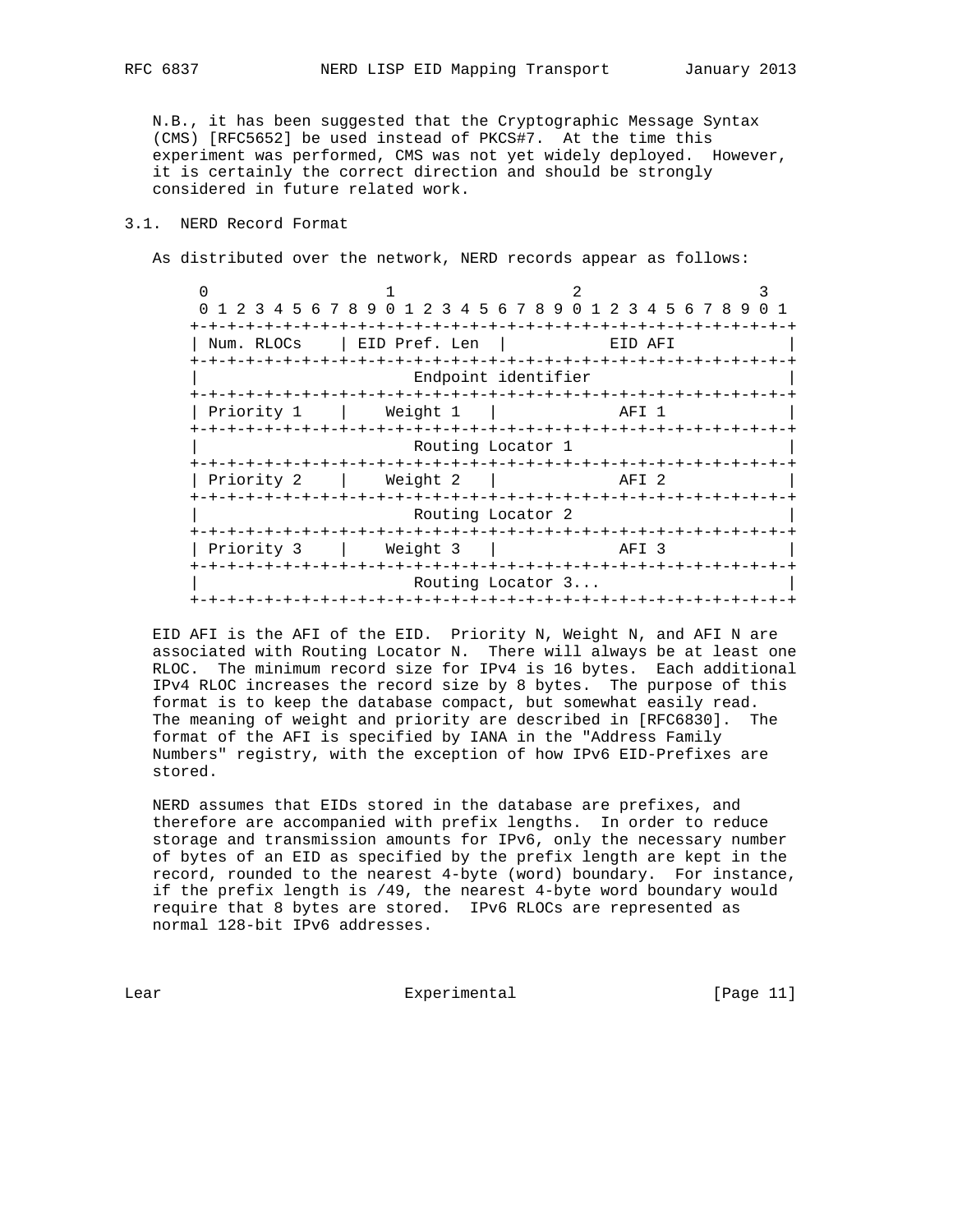#### 3.2. Database Update Format

 A database update contains a set of changes to an existing database. Each {AFI, EID, mask-length} tuple may have zero or more RLOCs associated with it. In the case where there are no RLOCs, the EID entry is removed from the database. Records that contain EIDs and prefix lengths that were not previously listed are simply added. Otherwise, the old record for the EID and prefix length is replaced by the more current information. The record format used by the database update is the same as described in Section 3.1.

4. NERD Distribution Mechanism

## 4.1. Initial Bootstrap

 Bootstrap occurs when a router needs to retrieve the entire database. It knows it needs to retrieve the entire database because either it has none or it has an update too substantial to process, as might be the case if a router has been out of service for a substantially lengthy period of time.

 To bootstrap, the ITR appends the database name plus "/current/ entiredb" to a base distribution URI and retrieves the file via HTTP. More formally (using ABNF from [RFC5234]):

| entire-db = | base-uri dbname "/current/entiredb" |
|-------------|-------------------------------------|
|             | $base-uri = uri$ ; from RFC 3986    |
| dbname =    | DNS-ID ; from RFC 6125              |

 For example, if the base distribution URI is "http://www.example.com/eiddb/", and assuming a database name of "nerd.arin.net", the ITR would request "http://www.example.com/eiddb/nerd.arin.net/current/entiredb". Routers check the signature on the database prior to installing it, and they check that the database schema matches a schema they understand. Once a router has a valid database, it stores that database in some sort of non-volatile memory (e.g., disk, flash memory, etc).

 N.B., the host component for such URIs should not resolve to a LISP EID, lest a circular dependency be created.

#### 4.2. Retrieving Changes

 In order to retrieve a set of database changes, an ITR will have previously retrieved the entire database. Hence, it knows the current version of the database it has. Its first step for retrieving changes is to retrieve the current version number of the

Lear Experimental [Page 12]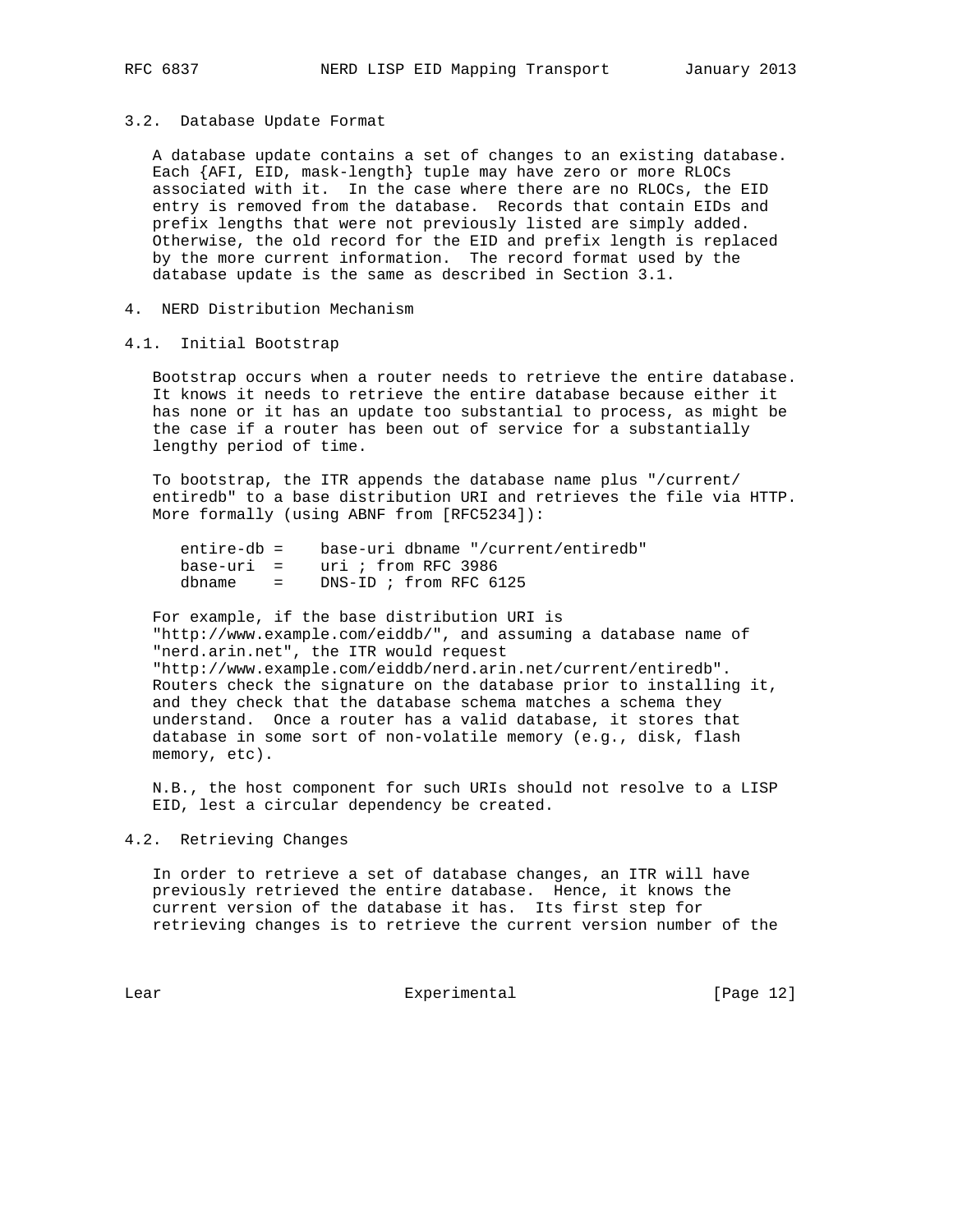database. It does so by appending "/current/version" to the base distribution URI and database name and retrieving the file. Its format is text, and it contains the integer value of the current database version.

 Once an ITR has retrieved the current version, it compares the version of its local copy. If there is no difference, then the router is up to date and need take no further actions until it next checks.

 If the versions differ, the router next sends a request for the appropriate change file by appending "current/changes/" and the textual representation of the version of its local copy of the database to the base distribution URI. More formally:

|                       | $db-version = base-uri dbname "/current/version"$                 |
|-----------------------|-------------------------------------------------------------------|
|                       | $db$ -curupdate = base-uri dbname "/current/changes/" old-version |
| old-version = 1*DIGIT |                                                                   |

 For example, if the current version of the database is 1105503, the router's version is 1105500, and the base URI and database name are the same as above, the router would first request "http://www.example.com/eiddb/nerd.arin.net/current/version" to determine that it is out of date, and also to learn the current version. It would then attempt to retrieve "http://www.example.com/eiddb/nerd.arin.net/current/changes/1105500".

 The server may not have that change file, either because there are too many versions between what the router has and what is current or because no such change file was generated. If the server has changes from the router's version to any later version, the server issues an HTTP redirect to that change file, and the router retrieves and processes it. More formally:

| db-incupdate    | $\mathbf{r} = \mathbf{r}$ | base-uri dbname "/" newer-version |
|-----------------|---------------------------|-----------------------------------|
|                 |                           | "/changes/" old-version           |
| newer-version = |                           | 1*DIGIT                           |

For example:

 "http://www.example.com/eiddb/nerd.arin.net/1105450/changes/1105401" would update a router from version 1105401 to 1105450. Once it has done so, the router should then repeat the process until it has brought itself up to date.

Lear Experimental [Page 13]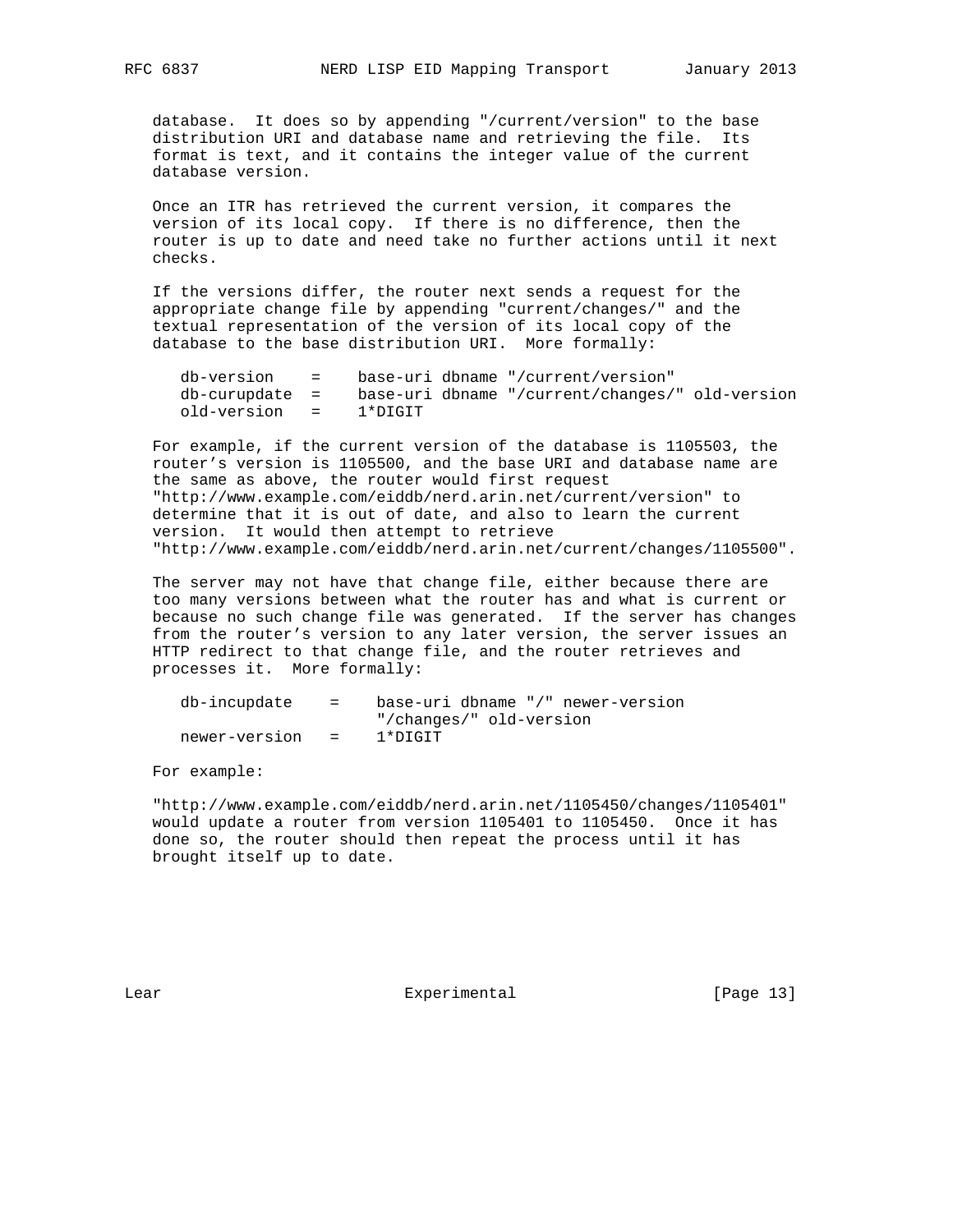This begs the question: how does a router know to retrieve version 1105450 in our example above? It cannot. A redirect must be given by the server to that URI when the router attempts to retrieve differences from the current version, say, 1105503.

 While it is unlikely that database versions would wrap, as they consist of 32-bit integers, should the event occur, ITRs should attempt first to retrieve a change file when their current version number is within 10,000 of 2^32 and they see a version available that is less than 10,000. Barring the availability of a change file, the ITR can still assume that the database version has wrapped and retrieve a new copy. It may be safer in future work to include additional wrap information or a larger field to avoid having to use any heuristics.

#### 5. Analysis

 We will start our analysis by looking at how much data will be transferred to a router during bootstrap conditions. We will then look at the bandwidth required. Next, we will turn our concerns to servers. Finally, we will ponder the effect of providing only changes.

 In the analysis below, we treat the overhead of the database header as insignificant (because it is). The analysis should be similar, whether a single database or multiple databases are employed, as we would assume that no entry would appear more than once.

## 5.1. Database Size

 By its very nature, the information to be transported is relatively static and is specifically designed to be topologically insensitive. That is, every ITR is intended to have the same set of RLOCs for a given EID. While some processing power will be necessary to install a table, the amount required should be far less than that of a routing information database because the level of entropy is intended to be lower.

 For purposes of this analysis, we will assume that the world has migrated to IPv6, as this increases the size of the database, which would be our primary concern. However, to mitigate the size increase, we have limited the size of the prefix transmitted. For purposes of this analysis, we shall assume an average prefix length of 64 bits.

Lear Experimental [Page 14]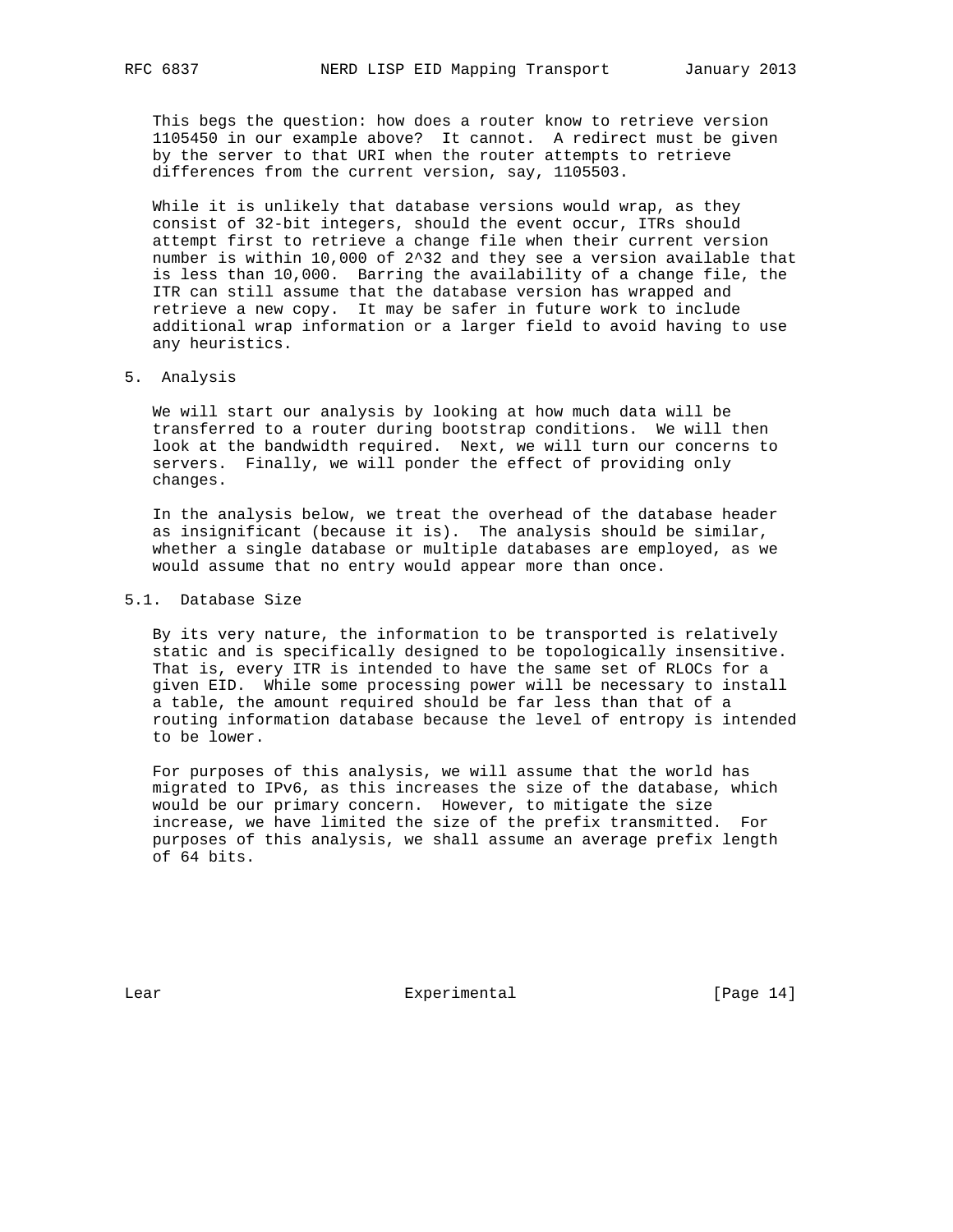Based on that assumption, Section 3.1 states that mapping information for each EID/prefix includes a group of RLOCs, each with an associated priority and weight, and that a minimum record size with IPv6 EIDs with at least one RLOC is 30 bytes uncompressed. Each additional IPv6 RLOC costs 20 bytes.

| $10^{\circ}$ n EIDs   2 RLOC   4 RLOC   8 RLOC |                                         |                                                                                  |                                                    |
|------------------------------------------------|-----------------------------------------|----------------------------------------------------------------------------------|----------------------------------------------------|
| 4<br>5<br>8                                    | 500 KB<br>6   50 MB<br>500 MB<br>5.0 GB | 900 KB<br>$5.0$ MB $\vert$ 9.0 MB $\vert$<br>90 MB<br>900 MB<br>$9.0$ GB $\vert$ | 1.70 MB<br>17.0 MB<br>170 MB<br>1.70 GB<br>17.0 GB |

 Table 1: Database size for IPv6 routes with average prefix length of 64 bits

Entries in the above table are derived as follows:

 $E * (30 + 20 * (R - 1))$ 

where  $E =$  number of EIDs (10^n),  $R =$  number of RLOCs per EID.

 Our scaling target is to accommodate 10^8 multihomed systems, which is one order of magnitude greater than what is discussed in [CARP07]. At 10^8 entries, a device could be expected to use between 5 and 17 GB of RAM for the mapping. No matter the method of distribution, any router that sits in the core of the Internet would require near this amount of memory in order to perform the ITR function. Large enterprise ETRs would be similarly strained, simply due to the diversity of sites that communicate with one another. The good news is that this is not our starting point, but rather our scaling target, a number that we intend to reach by the year 2050. Our starting point is more likely in the neighborhood of 10^4 or 10^5 EIDs, thus requiring between 500 KB and 17 MB.

Lear **Experimental** Experimental [Page 15]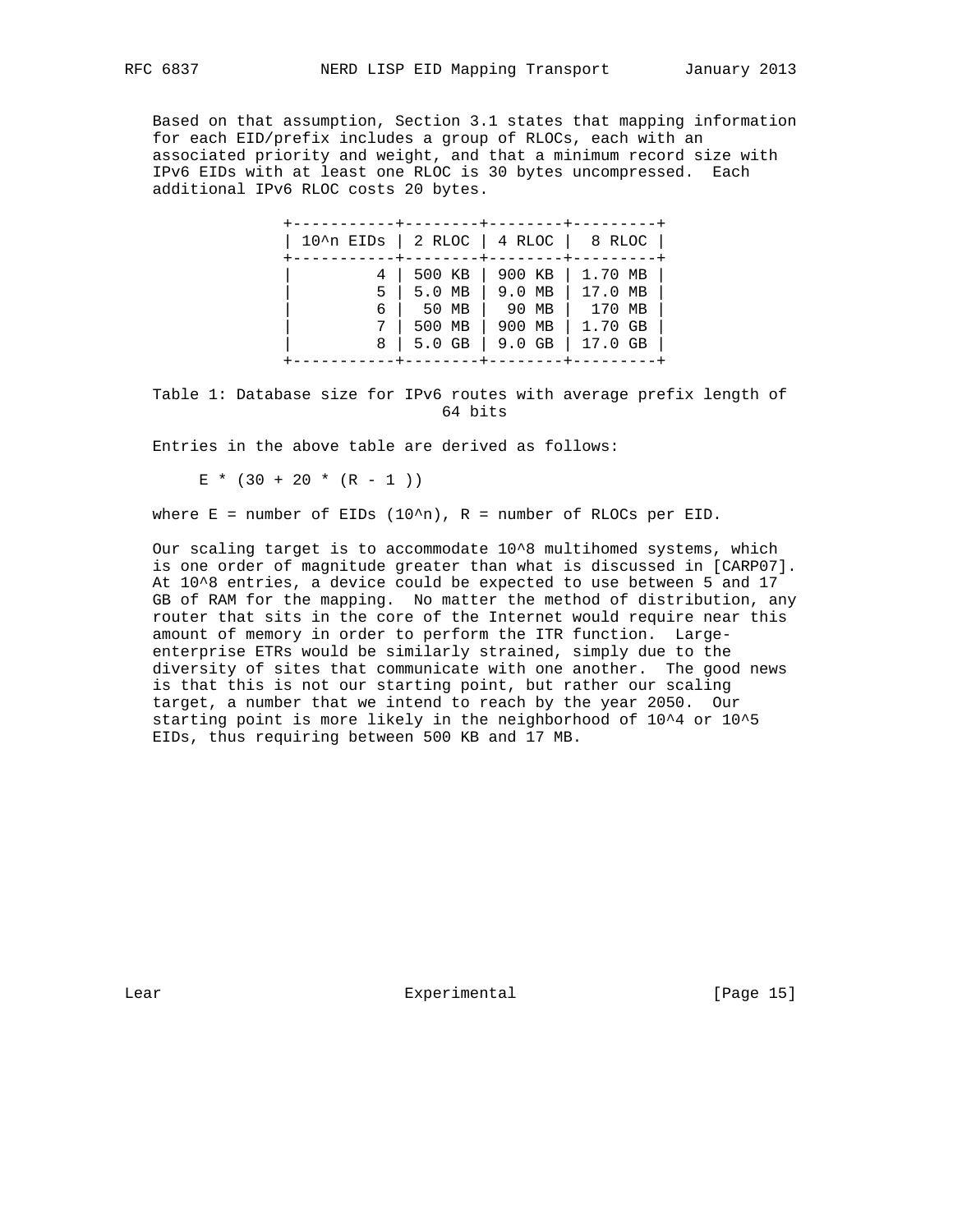## 5.2. Router Throughput versus Time

| Table Size $(10^n)$ | $1$ MB/s | 10 MB/s $ $ | $100$ MB/s | $1$ GB/s |
|---------------------|----------|-------------|------------|----------|
| 6                   | 8        | 0.8         | 0.08       | 0.008    |
|                     | 80       | 8           | 0.8        | 0.08     |
| 8                   | 800      | 80          | 8          | 0.8      |
| 9                   | 8,000    | 800         | 80         | 8        |
| 10                  | 80,000   | 8,000       | 800        | 80       |
|                     | 800,000  | 80,000      | 8,000      | 800      |
|                     |          |             |            |          |

Table 2: Number of seconds to process NERD

 The length of time it takes to receive the database is significant in models where the device acquires the entire table. During this period of time, either the router will be unable to route packets using LISP or it must use some sort of query mechanism for specific EIDs as it populates the rest of its table through the transfer. Table 2 shows us that at our scaling target, the length of time it would take for a router using 1 MB/s of bandwidth is about 80 seconds. We can measure the processing rate in small numbers of hours for any transfer speed greater than that. The fastest processing time shows us as taking 8 seconds to process an entire table of 10^9 bytes and 80 seconds for 10^10 bytes.

## 5.3. Number of Servers Required

 As easy as it may be for a router to retrieve, the aggregate information may be difficult for servers to transmit, assuming the information is transmitted in aggregate (we'll revisit that assumption later).

| # Simultaneous | 10 Servers | 100       | 1,000   | 10,000  |
|----------------|------------|-----------|---------|---------|
| Requests       |            | Servers   | Servers | Servers |
| 100            | 720        | 72        | 72      | 72      |
| 1,000          | 7,200      | 720       | 72      | 72      |
| 10,000         | 72,000     | 7,200     | 720     | 72      |
| 100,000        | 720,000    | 72,000    | 7,200   | 720     |
| 1,000,000      | 7,200,000  | 720,000   | 72,000  | 7,200   |
| 10,000,000     | 72,000,000 | 7,200,000 | 720,000 | 72,000  |

Table 3: Retrieval time per number of servers in seconds

Lear Experimental [Page 16]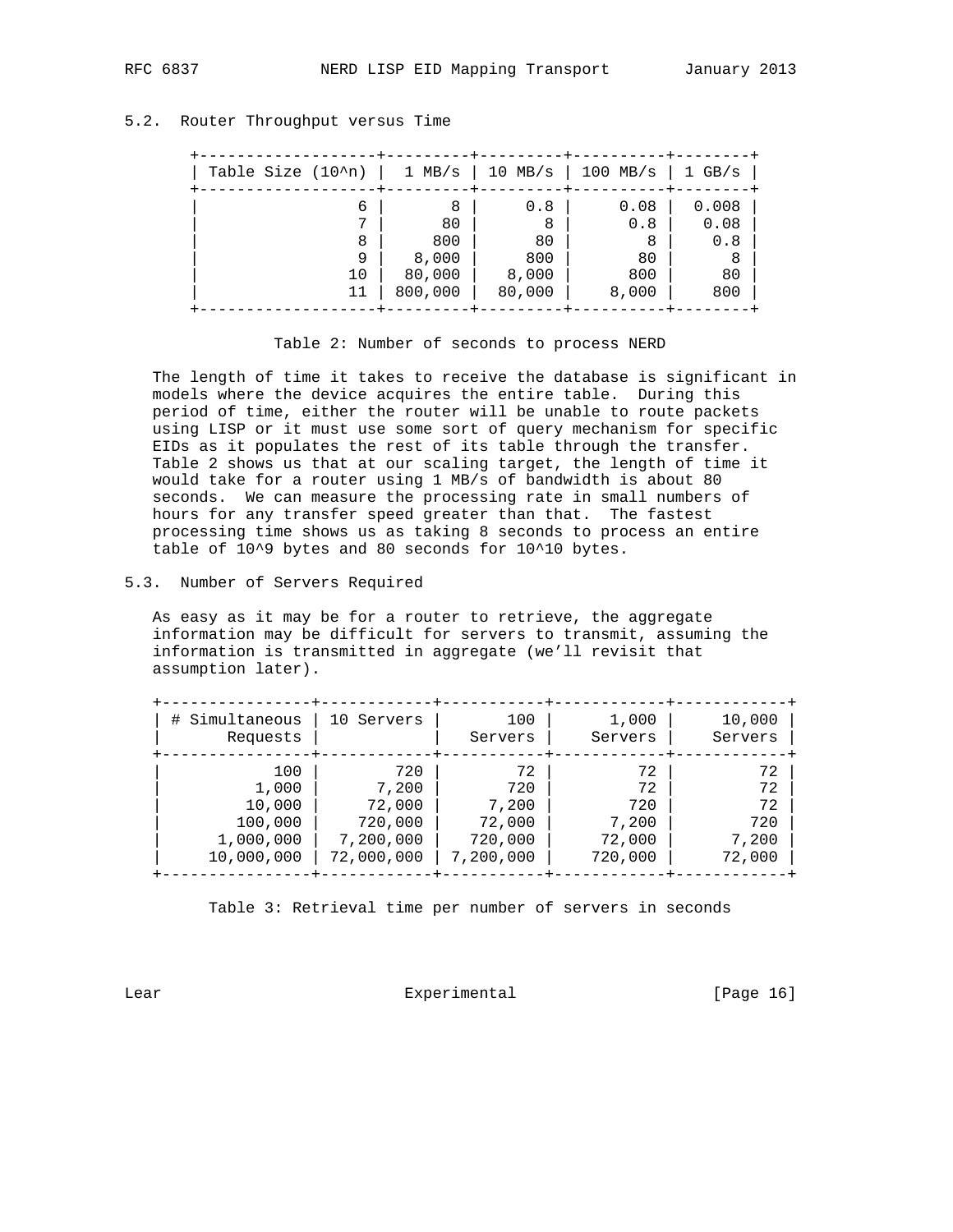This assumes an average of 10^8 entries with 4 RLOCs per EID and that each server has access to 1 GB/s, 100% efficient use of that bandwidth, and no compression.

Entries in the above table were generated using the following method:

 For 10^8 entries with four RLOCs per EID, the table size is 9.0 GB, per our previous table. Assume 1 GB/s transfer rates and 100% utilization. Protocol overhead is ignored for this exercise. Hence, a single transfer X takes 48 seconds and can get no faster.

With this in mind, each entry is as follows:

 $max(1X,N*X/S)$ 

where  $N =$  number of transfers,  $X = 72$  seconds, and S = number of servers.

 If we have a distribution model in which every device must retrieve the mapping information upon start, Table 3 shows the length of time in seconds it will take for a given number of servers to complete a transfer to a given number of devices. This table says, as an example, that it would take 72,000 seconds (20 hours) for 1,000,000 ITRs to simultaneously retrieve the database from 1,000 servers, assuming equal load distribution. Should a cold-start scenario occur, this number should be of some concern. Hence, it is important to take some measures both to avoid such a scenario and to ease the load should it occur. The primary defense should be for ITRs to first attempt to retrieve their databases from their peers or upstream providers. Secondary defenses could include data sanity checks within ITRs, with agreed norms for how much the database should change in any given update or over any given period of time. As we will see below, dissemination of changes is considerably less volume.

| % Daily Change  |        | $\vert$ 100 Servers $\vert$ 1,000 Servers | $\vert$ 10,000 Servers |
|-----------------|--------|-------------------------------------------|------------------------|
| 0.1%            | 300    | 30                                        |                        |
| 0.5%            | 1,500  | 150                                       | 15                     |
| $1\%$           | 3,000  | 300                                       | 30                     |
| 5 <sup>°</sup>  | 15,000 | 1,500                                     | 150                    |
| 10 <sub>8</sub> | 30,000 | 3,000                                     | 300                    |

Table 4: Transfer times for hourly updates, shown in seconds

Lear Experimental [Page 17]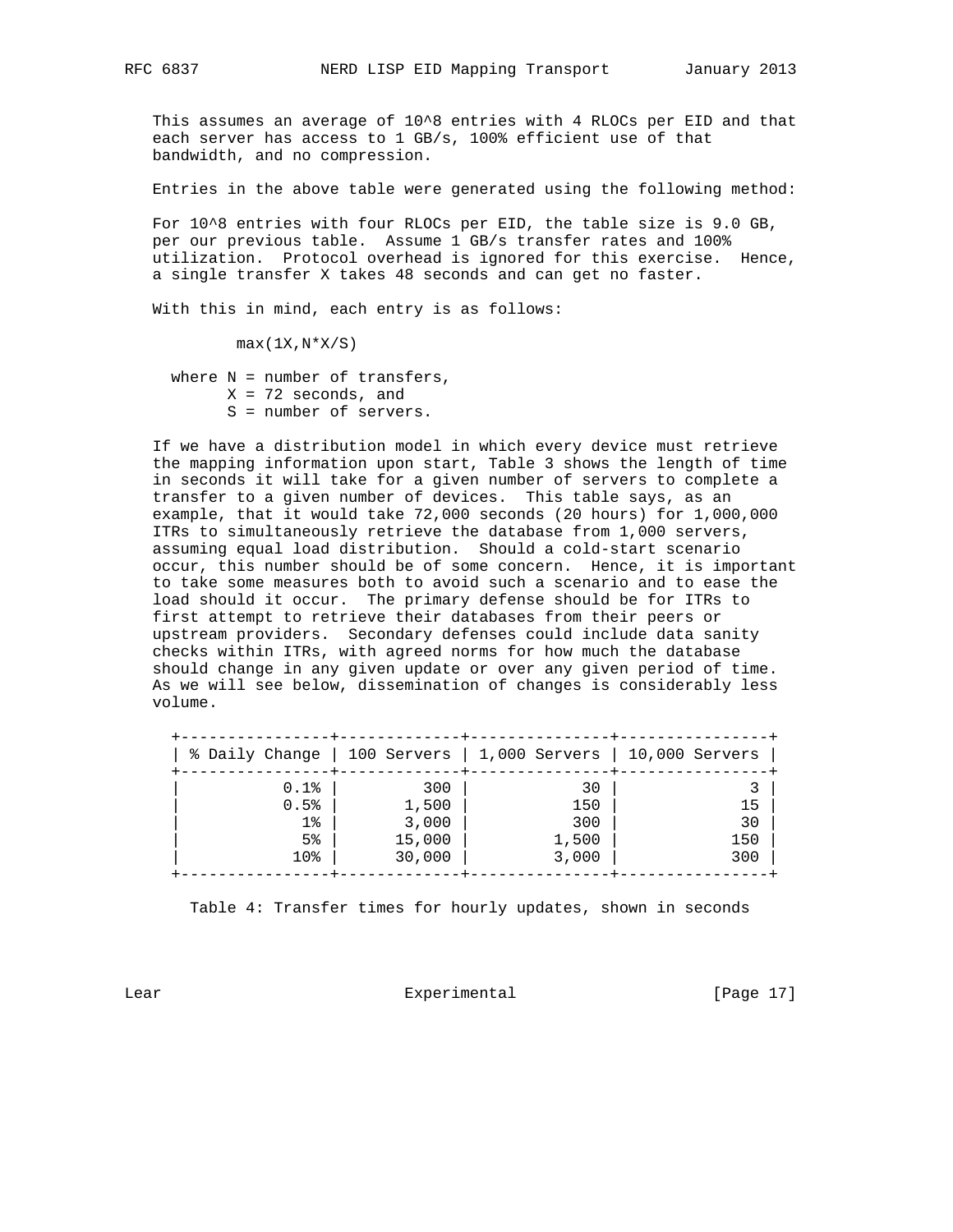Assuming 10 million routers and a database size of 9 GB, resulting transfer times for hourly updates are shown in seconds, given number of servers and daily rate of change. Note that when insufficient resources are devoted to servers, an unsustainable situation arises where updates for the next batch would begin prior to the completion of the current batch.

 This table shows us that with 10,000 servers the average transfer time with 1 GB/s links for 10,000,000 routers will be 300 seconds with 10% daily change spread over 24 hourly updates. For a 0.1% daily change, that number is 3 seconds for a database of size 9.0 GB.

 The amount of change goes to the purpose of LISP. If its purpose is to provide effective multihoming support to end customers, then we might anticipate relatively few changes. If, on the other hand, service providers attempt to make use of LISP to provide some form of traffic engineering, we can expect the same data to change more often. We cannot conclude much in this regard without additional operational experience. The one thing we can say is that different applications of LISP may require new and different distribution mechanisms. Such optimization is left for another day.

## 5.4. Security Considerations

 If an attacker can forge an update or tamper with the database, he can in effect redirect traffic to end sites. Hence, integrity and authenticity of the NERD is critical. In addition, a means is required to determine whether a source is authorized to modify a given database. No data privacy is required. Quite to the contrary, this information will be necessary for any ITR.

 The first question one must ask is who to trust to provide the ITR a mapping. Ultimately, the owner of the EID-Prefix is most authoritative for the mapping to RLOCs. However, were all owners to sign all such mappings, ITRs would need to know which owner is authorized to modify which mapping, creating a problem of  $O(N^2)$ complexity.

 We can reduce this problem substantially by investing some trust in a small number of entities that are allowed to sign entries. If an authority manages EIDs much the same way a domain name registrar handles domains, then the owner of the EID would choose a database authority she or he trusts, and ITRs must trust each such authority in order to map the EIDs listed by that authority to RLOCs. This reduces the amount of management complexity on the ETR to retaining knowledge of O(# authorities), but does require that each authority establish procedures for authenticating the owner of an EID. Those procedures needn't be the same.

Lear Experimental [Page 18]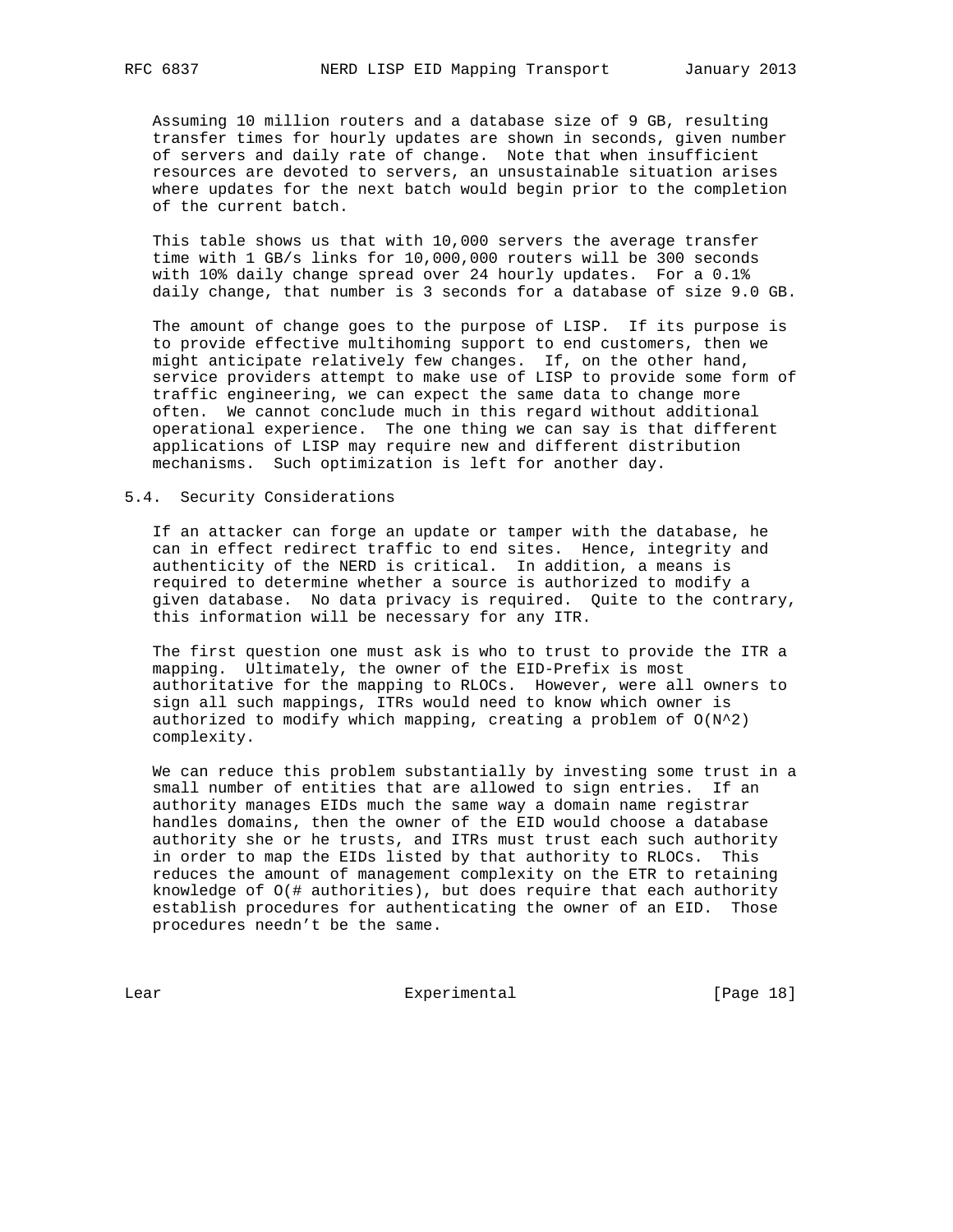There are two classic methods to ensure integrity of data:

- o secure transport of the source of the data to the consumer, such as Transport Layer Security (TLS) [RFC5246]; and
- o provide object-level security.

 These methods are not mutually exclusive, although one can argue about the need for the former, given the latter.

 In the case of TLS, when it is properly implemented, the objects being transported cannot easily be modified by interlopers or so called men in the middle. When data objects are distributed to multiple servers, each of those servers must be trusted. As we have seen above, we could have quite a large number of servers, thus providing an attacker a large number of targets. We conclude that some form of object-level security is required.

 Object-level security involves an authority signing an object in a way that can easily be verified by a consumer, e.g., a router. In this case, we would want the mapping table and any incremental update to be signed by the originator of the update. This implies that we cannot simply make use of a tool like CVS [CVS]. Instead, the originator will want to generate diffs, sign them, and make them available either directly or through some sort of content distribution or peer to peer network.

5.4.1. Use of Public Key Infrastructures (PKIs)

 X.509 provides a certificate hierarchy that has scaled to the size of the Internet. The system is most manageable when there are few certificates to manage. The model proposed in this memo makes use of one current certificate per database authority. The two pieces of information necessary to verify a signature, therefore, are as follows:

- o the certificate of the database authority, which can be provided along with the database; and
- o the certificate authority's certificate.

 The latter two pieces of information must be very well known and must be configured on each ITR. It is expected that both would change very rarely, and it would not be unreasonable for such updates to occur as part of a normal OS release process.

Lear Experimental [Page 19]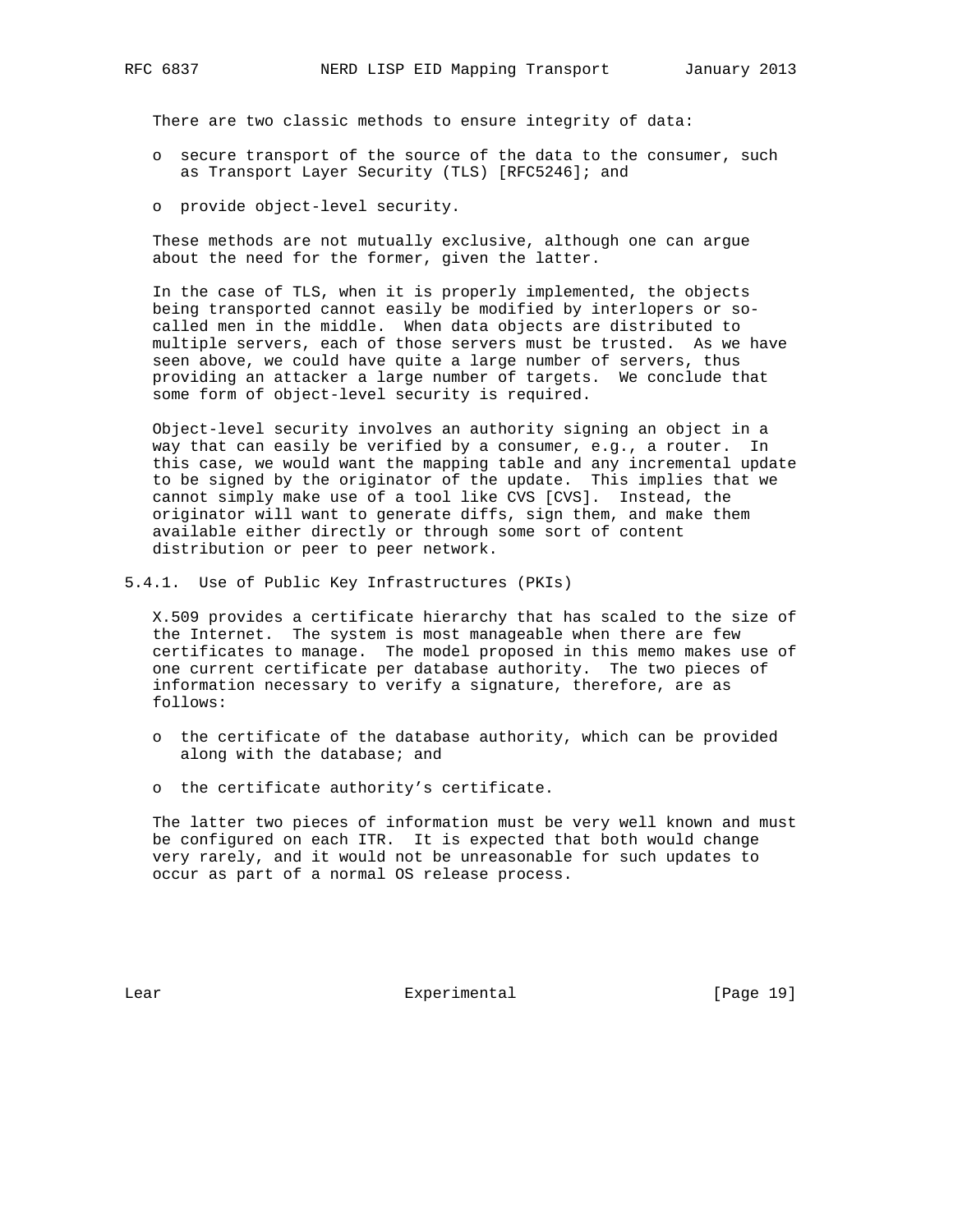The tools for both signing and verifying are readily available. OpenSSL (http://www.openssl.org) provides tools and libraries for both signing and verifying. Other tools commonly exist.

 Use of PKIs is not without implementation complexity, operational complexity, or risk. The following risks and mitigations are identified with NERD's use of PKIs:

The private key of a NERD authority is exposed:

 In this case, an attacker could sign a false database update, either redirecting traffic or otherwise causing havoc. The NERD administrator must revoke its existing key and issue a new one. The certificate is added to a certificate revocation list (CRL), which may be distributed with both this and other databases, as well as through other channels. Because this event is expected to be rare, and the number of database authorities is expected to be small, a CRL will be small. When a router receives a revocation, it checks it against its existing databases, and attempts to update the one that is revoked. This implies that prior to issuing the revocation, the database authority would sign an update with the new key. Routers would discard updates they have already received that were signed after the revocation was generated. If a router cannot confirm whether the authority's certificate was revoked before or after a particular update, it will retrieve a fresh new copy of the database with a valid signature.

 The private key associated with a CA in the chain of trust of the Authority's certificate is compromised: In this case, it becomes possible for an attacker to masquerade as the database authority. To ameliorate damage, the database authority revokes its certificate and get a new certificate issued from a CA that is not compromised. Once it has done so, the previous procedure is followed. The compromised certificate can be removed during the normal OS upgrade cycle. In the case of the root authority, the situation could be more serious. Updates to the OS in the ITR need to be validated prior to installation. One possible method of doing this is provided in [RFC4108]. Trust anchors are assumed to be updated as part of an OS update; implementors should consider using a key other than the trust anchor for validating OS updates.

Lear Experimental Experimental [Page 20]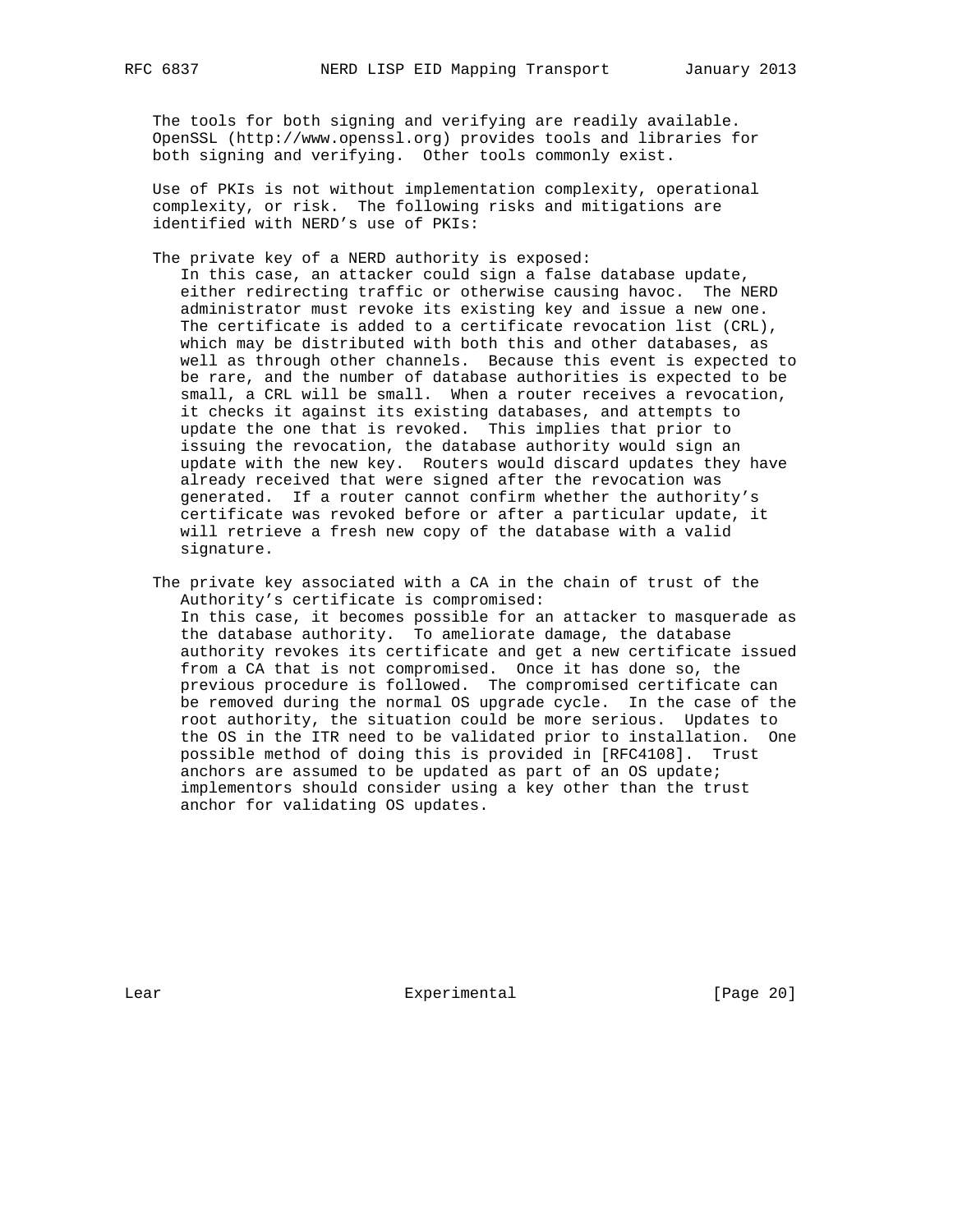- An algorithm used if either the certificate or the signature is cracked: This is a catastrophic failure and the above forms of attack become possible. The only mitigation is to make use of a new algorithm. In theory, this should be possible, but in practice it has proved very difficult. For this reason, additional work is recommended to make alternative algorithms available.
- The NERD authority loses its key or disappears:

 In this case, nobody can update the existing database. There are few programmatic mitigations. If the database authority places its private keys and suitable amounts of information in escrow, under agreed upon circumstances (for example, no updates for three days), the escrow agent would release the information to a party competent of generating a database update.

### 5.4.2. Other Risks

 Because this specification does not require secure transport, if an attacker prevents updates to an ITR for the purposes of having that ITR continue to use a compromised ETR, the ITR could continue to use an old version of the database without realizing a new version has been made available. If one is worried about such an attack, a secure channel (such as SSL) to a secure chain back to the database authority should be used. It is possible that, after some operational experience, later versions of this format will contain additional semantics to address this attack. SSL would also prevent attempts to spoof false database versions on the server.

 As discussed above, substantial risk would be a cold-start scenario. If an attacker found a bug in a common OS that allowed it to erase an ITR's database, and was able to disseminate that bug, the collective ability of ITRs to retrieve new copies of the database could be taxed by collective demand. The remedy to this is for devices to share copies of the database with their peers, thus making each potential requester a potential service.

6. Why not use XML?

 Many objects these days are distributed as either XML pages or something derived as XML [W3C.REC-xml11-20040204], such as SOAP [W3C.REC-soap12-part1-20070427] [W3C.REC-soap12-part2-20070427]. Use of such well-known standards allows for high-level tools and library reuse. XML's strength is extensibility. Without a doubt XML would be more extensible than a fixed field database. Why not, then, use these standards in this case? The greatest concern the author had was compactness of the data stream. In as much as this mechanism is

Lear Experimental [Page 21]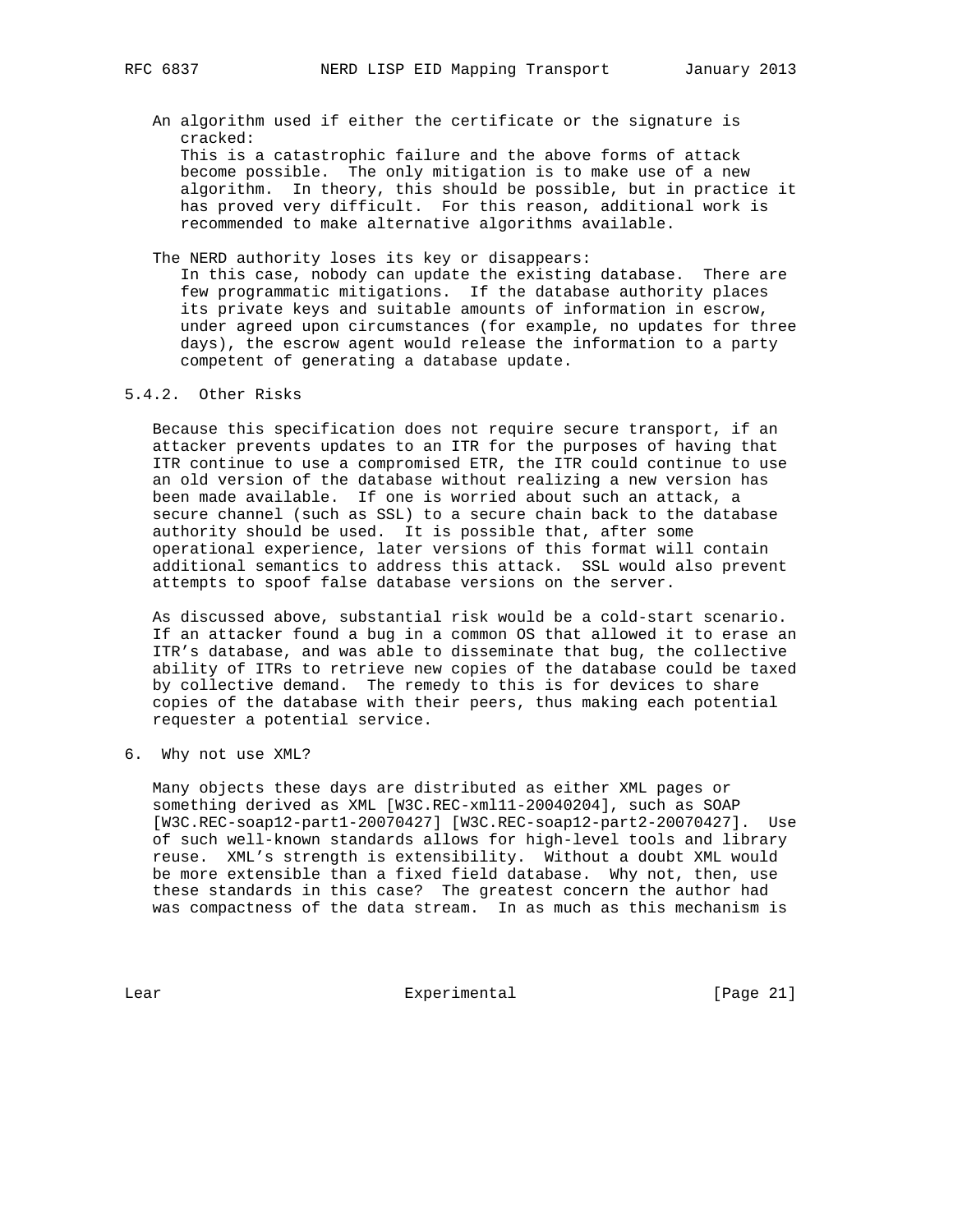used at all in the future, so long as that concern could be addressed, and so long as signatures of the database can be verified, XML probably should be considered.

7. Other Distribution Mechanisms

 We now consider various different mechanisms. The problem of distributing changes in various databases is as old as databases. The author is aware of two obvious approaches that have been well used in the past. One approach would be the wide distribution of CVS repositories. However, for reasons mentioned in Section 5.4, CVS is insufficient to the task.

 The other tried and true approach is the use of periodic updates in the form of messages. The good old Network News Transfer Protocol (NNTP) [RFC3977] itself provides two separate mechanisms (one push and another pull) to provide a coherent update process. This was in fact used to update molecular biology databases [gb91] in the early 1990s. Netnews offers a way to determine whether articles with specified Article-Ids have been received. In the case where the mapping file source of authority wishes to transmit updates, it can sign a change file and then post it into the network. Routers merely need to keep a record of article ids that it has received. Netnews systems have years ago handled far greater volume of traffic than we envision [Usenet]. Initially this is probably overkill, but it may not be so later in this process. Some consideration should be given to a mechanism known to widely distribute vast amounts of data, as instantaneously as either the sender or the receiver wishes.

 To attain an additional level of hierarchy in the distribution network, service providers could retrieve information to their own local servers and configure their routers with the host portion of the above URI.

 Another possibility would be for providers to establish an agreement on a small set of anycast addresses for use for this purpose. There are limitations to the use of anycast, particularly with TCP. In the midst of a routing flap, an anycast address can become all but unusable. Careful study of such a use as well as appropriate use of HTTP redirects is expected.

7.1. What about DNS as a mapping retrieval model?

 It has been proposed that a query/response mechanism be used for this information and specifically that the Domain Name System (DNS) [RFC1034] be used. The previous models do not preclude DNS. DNS has the advantage that the administrative lines are well drawn, and that the ID-to-RLOC mapping is likely to appear very close to these

Lear Experimental [Page 22]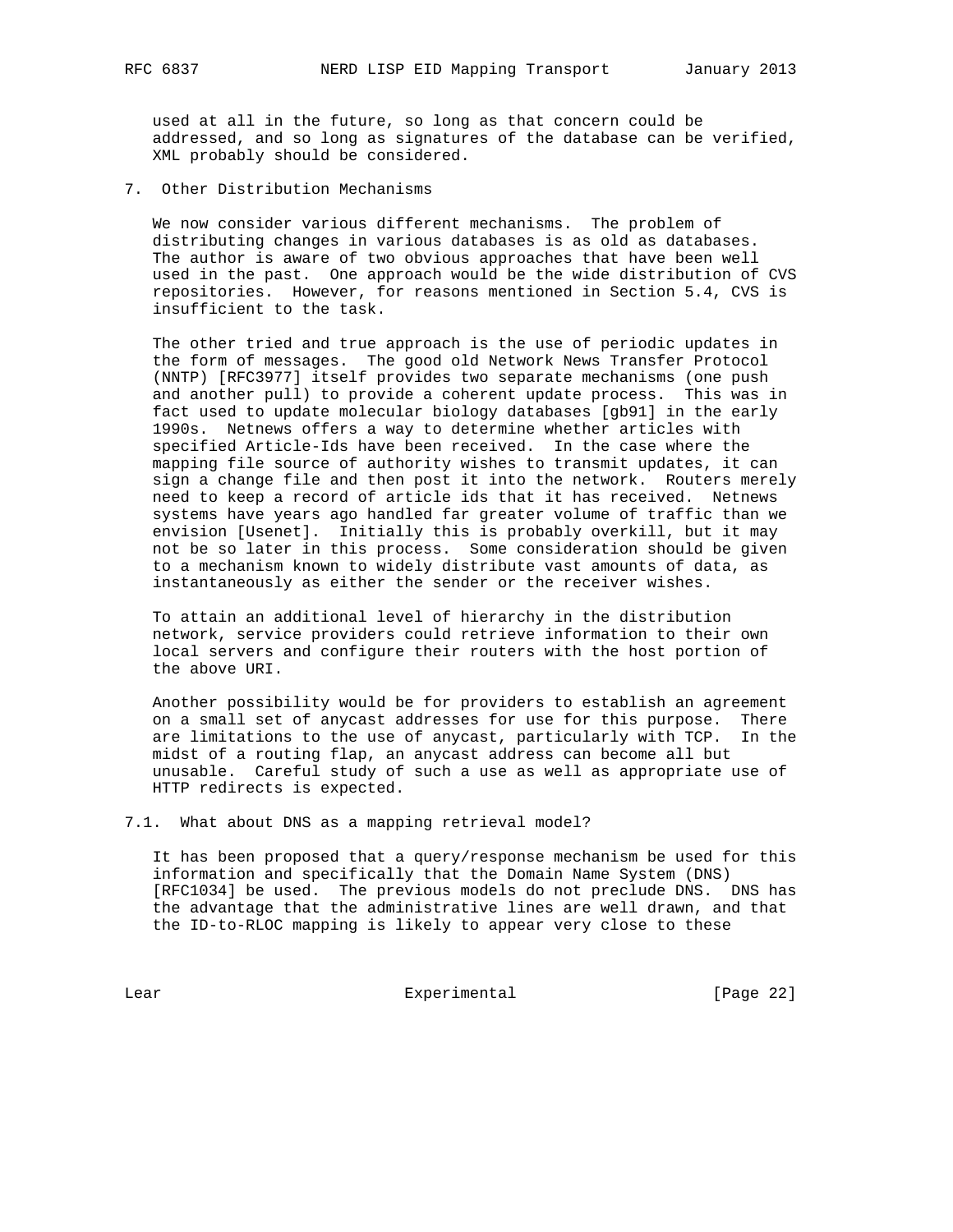boundaries. DNS also has the added benefit that an entire distribution infrastructure already exists. There are, however, some problems that could impact end hosts when intermediate routers make queries, some of which were first pointed out in [RFC1383]:

- o Any query mechanism offers an opportunity for a resource attack if an attacker can force the ITR to query for information. In this case, all that would be necessary would be for a "botnet" (a group of computers that have been compromised and used as vehicles to attack others) to ping or otherwise contact via some normal service hosts that sit behind the ETR. If the botnet hosts themselves are behind ETRs, the victim's ITR will need to query for each and every one of them, thus becoming part of a classic reflector attack.
- o Packets will be delayed at the very least, and probably dropped in the process of a mapping query. This could be at the beginning of a communication, but it will be impossible for a router to conclude with certainty that this is the case.
- o The DNS has a backoff algorithm that presumes that applications are making queries prior to the beginning of a communication. This is appropriate for end hosts who know in fact when a communication begins. An end user may not enjoy that a router is waiting seconds for a retry.
- o While the administrative lines may appear to be correct, the location of name servers may not be. If name servers sit within PI address space, thus requiring LISP to reach, a circular dependency is created. This is precisely where many enterprise name servers sit. The LISP experiment should not predicate its success on relocation of such name servers.

 Nevertheless, DNS may be able to play a role in providing the enterprise control over the mapping of its EIDs to RLOCs. Posit a new DNS record "EID2RLOC". This record is used by the authority to collect and aggregate mapping information so that it may be distributed through one of the other mechanisms. As an example:

 \$ORIGIN 0.10.PI-SPACE. 128 EID2RLOC mask 23 priority 10 weight 5 172.16.5.60 EID2RLOC mask 23 priority 15 weight 5 192.168.1.5

 In the above figure, network 10.0.128/23 would delegated to some end system, say, EXAMPLE.COM. They would manage the above zone information. This would allow a DNS mechanism to work, but it would also allow someone to aggregate the information and distribute a table.

Lear Experimental Experimental [Page 23]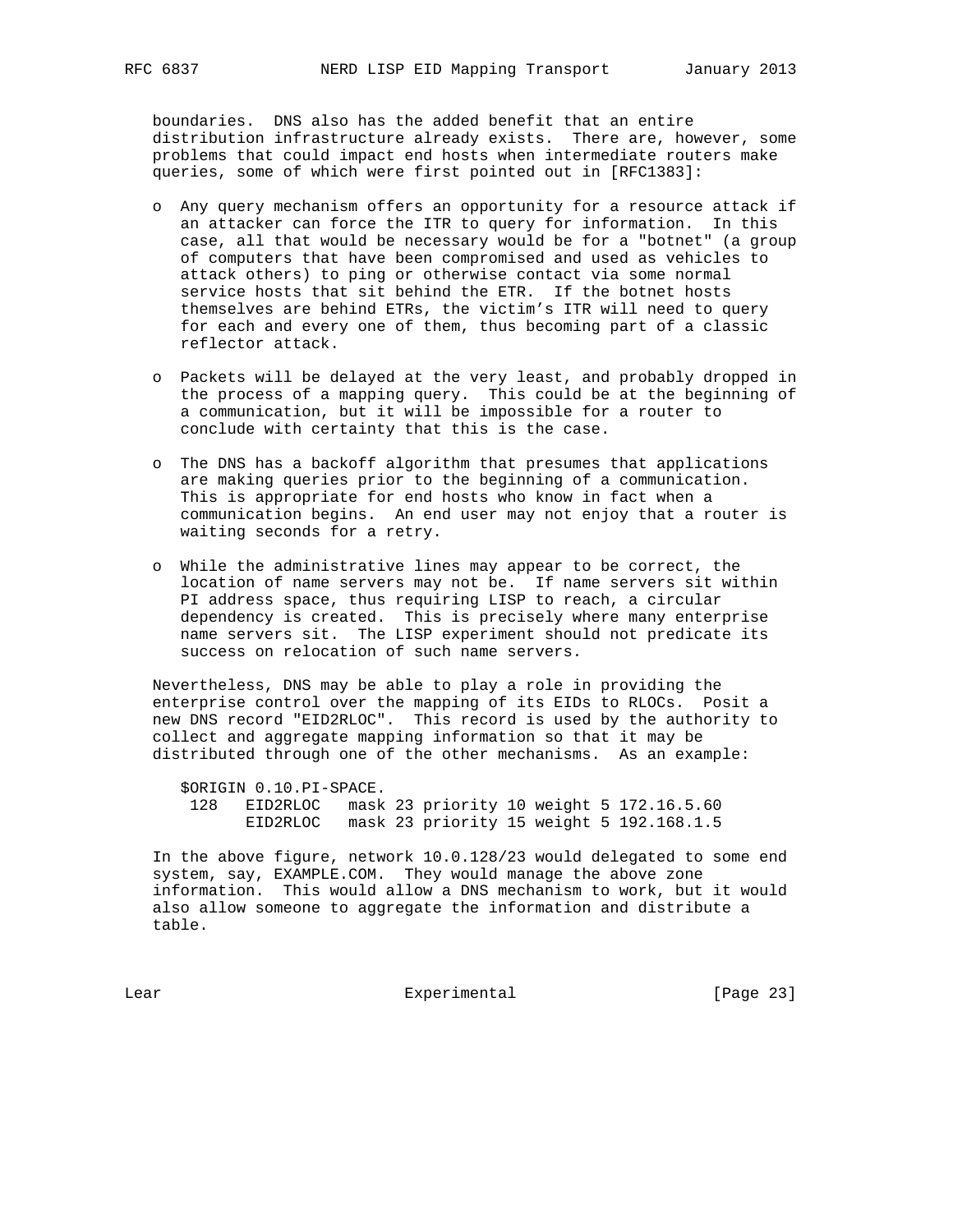## 7.2. Use of BGP and LISP+ALT

 The Border Gateway Protocol (BGP) [RFC4271] is currently used to distribute inter-domain routing throughout the Internet. Why not, then, use BGP to distribute mapping entries, or provide a rendezvous mechanism to initialize mapping entries? In fact, this is precisely what LISP Alternative Topology (LISP+ALT) [RFC6836] accomplishes, using a completely separate topology from the normal DFZ. It does so using existing code paths and expertise. The alternative topology also provides an extremely accurate control path from ITRs to ETRs, whereas NERD's operational model requires an optimistic assumption and control-plane functionality to cycle through unresponsive ETRs in an EID-Prefix's mapping entry. The memory-scaling characteristics of LISP+ALT are extremely attractive because of expected strong aggregation, whereas NERD makes almost no attempt at aggregation.

 A number of key deployment issues are left open. The principle issue is whether it is deemed acceptable for routers to drop packets occasionally while mapping information is being gathered. This should be the subject of future research for ALT, as it was a key design goal of NERD to avoid such a situation.

## 7.3. Perhaps use a hybrid model?

 Perhaps it would be useful to use both a prepopulated database such as NERD and a query mechanism (perhaps LISP+ALT, LISP-CONS [LISP-CONS], or DNS) to determine an EID-to-RLOC mapping. One idea would be to receive a subset of the mappings, say, by taking only the NERD for certain regions. This alleviates the need to drop packets for some subset of destinations under the assumption that one's business is localized to a particular region. If one did not have a local entry for a particular EID, one would then make a query.

 One approach to using DNS to query live would be to periodically walk "interesting" portions of the network, in search of relevant records, and to cache them to non-volatile storage. While preventing resource attacks, the walk itself could be viewed as an attack, if the algorithm was not selective enough about what it thought was interesting. A similar approach could be applied to LISP+ALT or LISP-CONS by forcing a data-driven Map Reply for certain sites.

## 8. Deployment Issues

 While LISP and NERD are intended as experiments at this point, it is already obvious one must give serious consideration to circular dependencies with regard to the protocols used and the elements within them.

Lear Experimental Experimental [Page 24]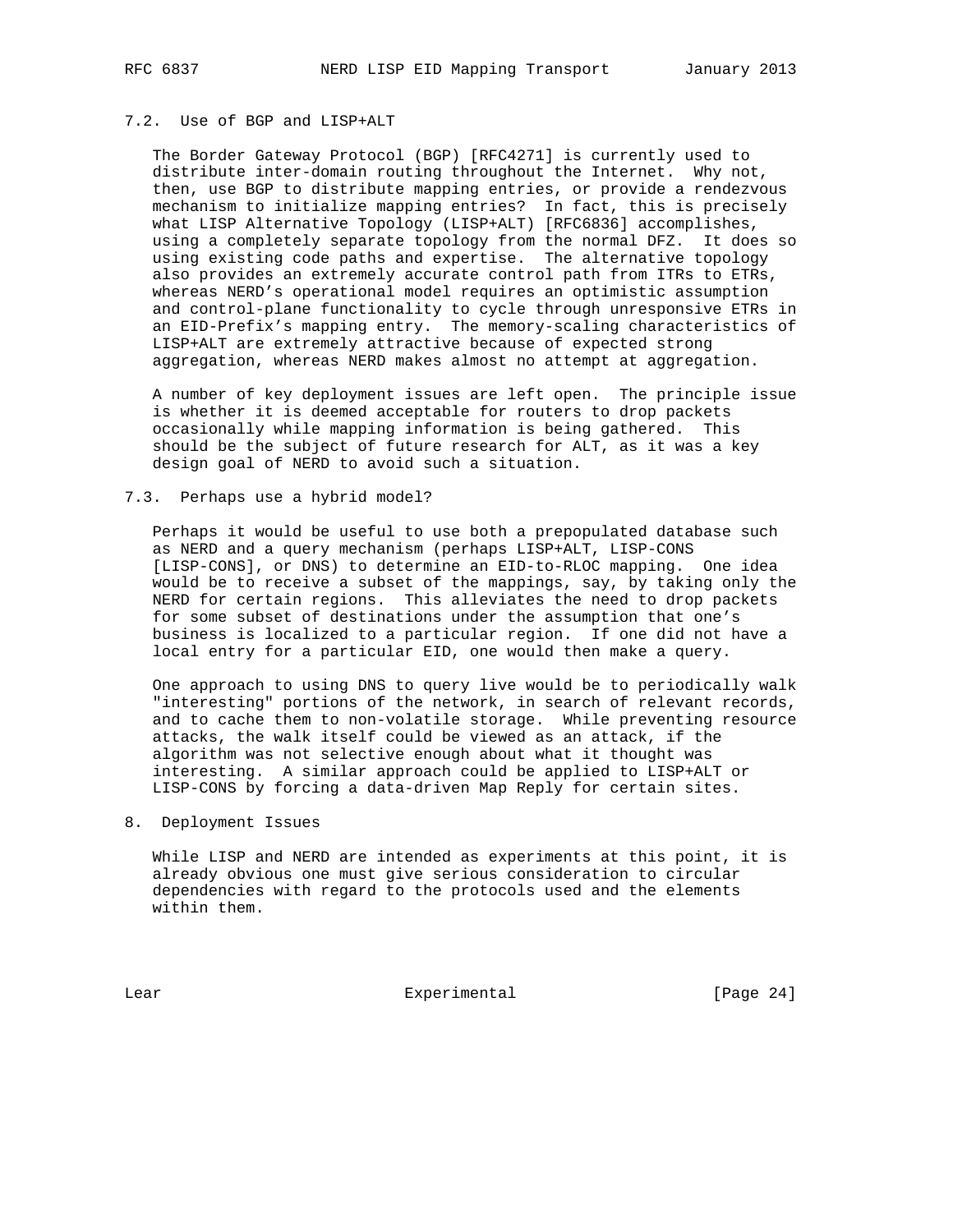## 8.1. HTTP

 In as much as HTTP depends on DNS, either due to the authority section of a URI or to the configured base distribution URI, these same concerns apply. In addition, any HTTP server that itself makes use of Provider-Independent addresses would be a poor choice to distribute the database for these exact same reasons.

 One issue with using HTTP is that it is possible that a middlebox of some form, such as a cache, may intercept and process requests. In some cases, this might be a good thing. For instance, if a cache correctly returns a database, some amount of bandwidth is conserved. On the other hand, if the cache itself fails to function properly for whatever reason, end-to-end connectivity could be impaired. For example, if the cache itself depended on the mapping being in place and functional, a cold-start scenario might leave the cache functioning improperly, in turn providing routers no means to update their databases. Some care must be given to avoid such circumstances.

#### 9. Open Questions

 Do we need to discuss reachability in more detail? This was clearly an issue at the IST-RING (Information Science Technologies - Routing in Next Generation) workshop. There are two key issues. First, what is the appropriate architectural separation between the data plane and the control plane? Second, is there some specific way in which NERD impacts the data plane?

 Should we specify a (perhaps compressed) tarball that treads a middle ground for the last question, where each update tarball contains both a signature for the update and for the entire database, once the update is applied?

 Should we compress? In some initial testing of databases with 1, 5, and 10 million IPv4 EIDs and a random distribution of IPv4 RLOCs, the current format in this document compresses down by a factor of between 35% and 36%, using Burrows-Wheeler block sorting text compression algorithm (bzip2). The NERD used random EIDs with prefix lengths varying from 19-29 bits, with probability weighted toward the smaller masks. This only very roughly reflects reality. A better test would be to start with the existing prefixes found in the DFZ.

Lear Experimental [Page 25]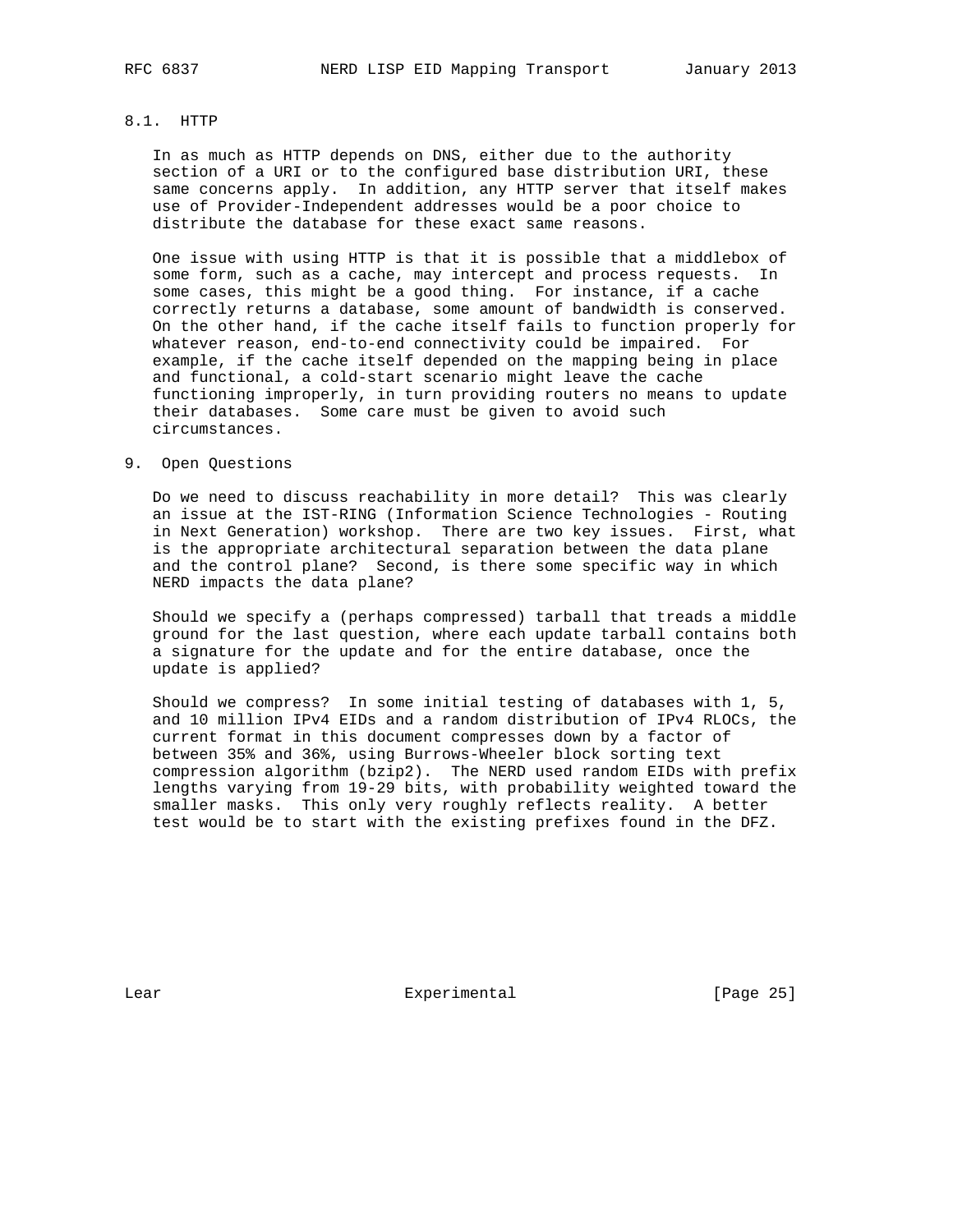## 10. Conclusions

 This memo has specified a database format, an update format, a URI convention, an update method, and a validation method for EID-to-RLOC mappings. We have shown that beyond the predictions of 10^8 EID prefix entries, the aggregate database size would likely be at most 17 GB. We have considered the amount of servers to distribute that information, and we have demonstrated the limitations of a simple content distribution network and other well-known mechanisms. The effort required to retrieve a database change amounts to between 3 and 30 seconds of processing time per hour at today's gigabit speeds. We conclude that there is no need for an off-box query mechanism today and that there are distinct disadvantages for having such a mechanism in the control plane.

 Beyond this, we have examined alternatives that allow for hybrid models that do use query mechanisms, should our operating assumptions prove overly optimistic. Use of NERD today does not foreclose use of such models in the future, and in fact both models can happily coexist.

 Since the first draft of this document in 2007, portions of this work have been implemented. Future work should consider the size of fields, such as the version field, as well as key roll-over and revocation issues. As previously noted, CMS is now widely deployed. Current work on DNS-based authentication of named entities [RFC6698] may provide a means to test authorization of a NERD provider to carry a specific prefix.

 We leave to future work how the list of databases is distributed, how BGP can play a role in distributing knowledge of the databases, and how DNS can play a role in aggregating information into these databases.

 We also leave to future work whether HTTP is the best protocol for the job, and whether the scheme described in this document is the most efficient. One could easily envision that when applied in high delay or high-loss environments, a broadcast or multicast method may prove more effective.

 Speaking of multicast, we also leave to future work how multicast is implemented, if at all, either in conjunction or as an extension to this model.

 Finally, perhaps the most interesting future work would be to understand if and how NERD could be integrated with the LISP mapping server [RFC6833].

Lear Experimental Experimental [Page 26]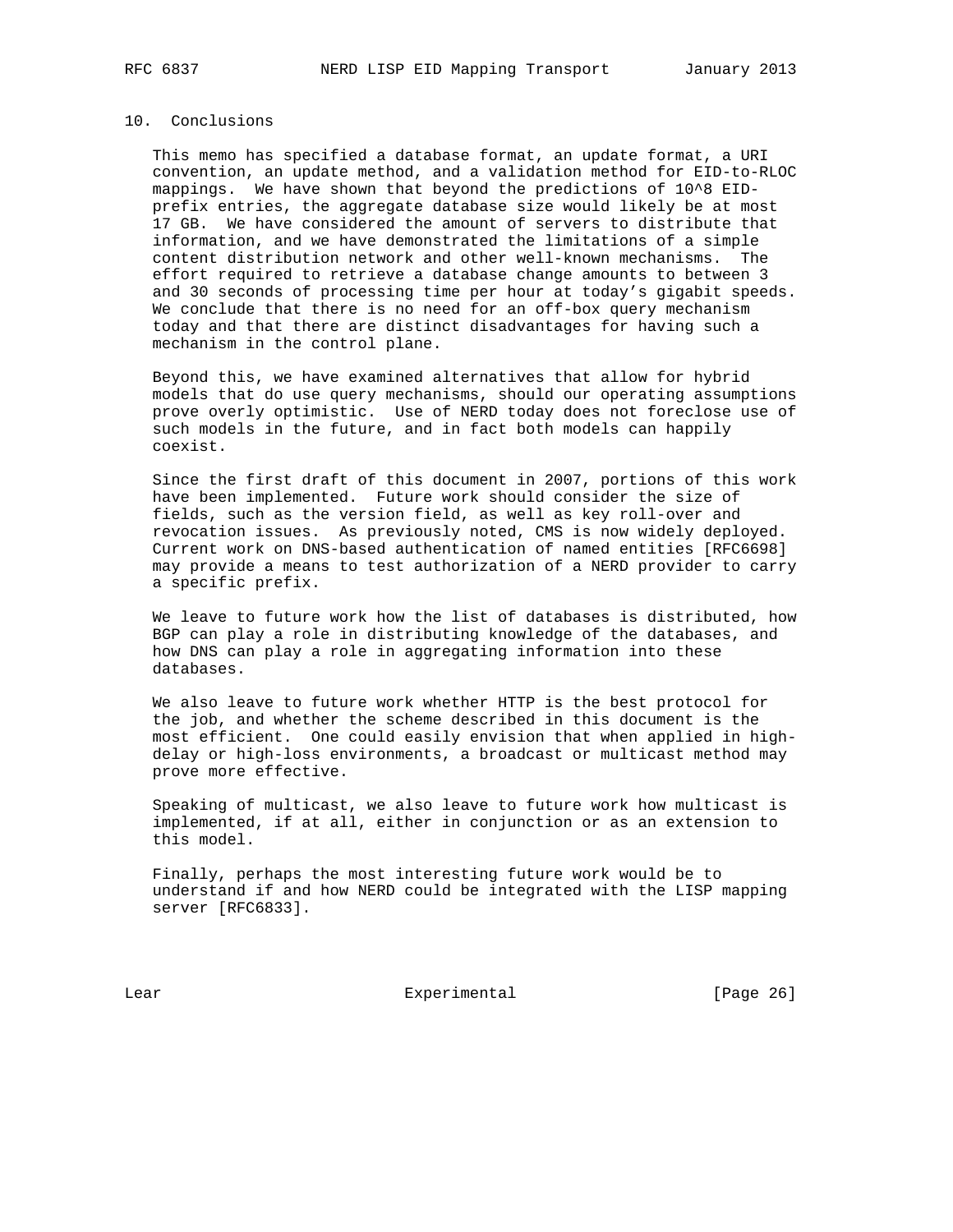11. Acknowledgments

 Dino Farinacci, Patrik Faltstrom, Dave Meyer, Joel Halpern, Jim Schaad, Dave Thaler, Mohamed Boucadair, Robin Whittle, Max Pritikin, Scott Brim, S. Moonesamy, and Stephen Farrel were very helpful with their reviews of this work. Thanks also to the participants of the Routing Research Group and the IST-RING workshop held in Madrid in December of 2007 for their incisive comments. The astute will notice a lengthy References section. This work stands on the shoulders of many others' efforts.

- 12. References
- 12.1. Normative References
	- [ITU.X509.2000]

 International Telecommunications Union, "Information technology - Open Systems Interconnection - The Directory: Public-key and attribute certificate frameworks", ITU-T Recommendation X.509, ISO Standard 9594-8, March 2000.

- [RFC3986] Berners-Lee, T., Fielding, R., and L. Masinter, "Uniform Resource Identifier (URI): Generic Syntax", STD 66, RFC 3986, January 2005.
- [RFC5234] Crocker, D. and P. Overell, "Augmented BNF for Syntax Specifications: ABNF", STD 68, RFC 5234, January 2008.
- [RFC6125] Saint-Andre, P. and J. Hodges, "Representation and Verification of Domain-Based Application Service Identity within Internet Public Key Infrastructure Using X.509 (PKIX) Certificates in the Context of Transport Layer Security (TLS)", RFC 6125, March 2011.
- [RFC6830] Farinacci, D., Fuller, V., Meyer, D., and D. Lewis, "The Locator/ID Separation Protocol (LISP)", RFC 6830, January 2013.
- 12.2. Informative References
	- [CARP07] Carpenter, B., "IETF Plenary Presentation: Routing and Addressing: Where we are today", March 2007.
	- [CVS] Grune, R., Baalbergen, E., Waage, M., Berliner, B., and J. Polk, "CVS: Concurrent Versions System", November 1985.

Lear Experimental [Page 27]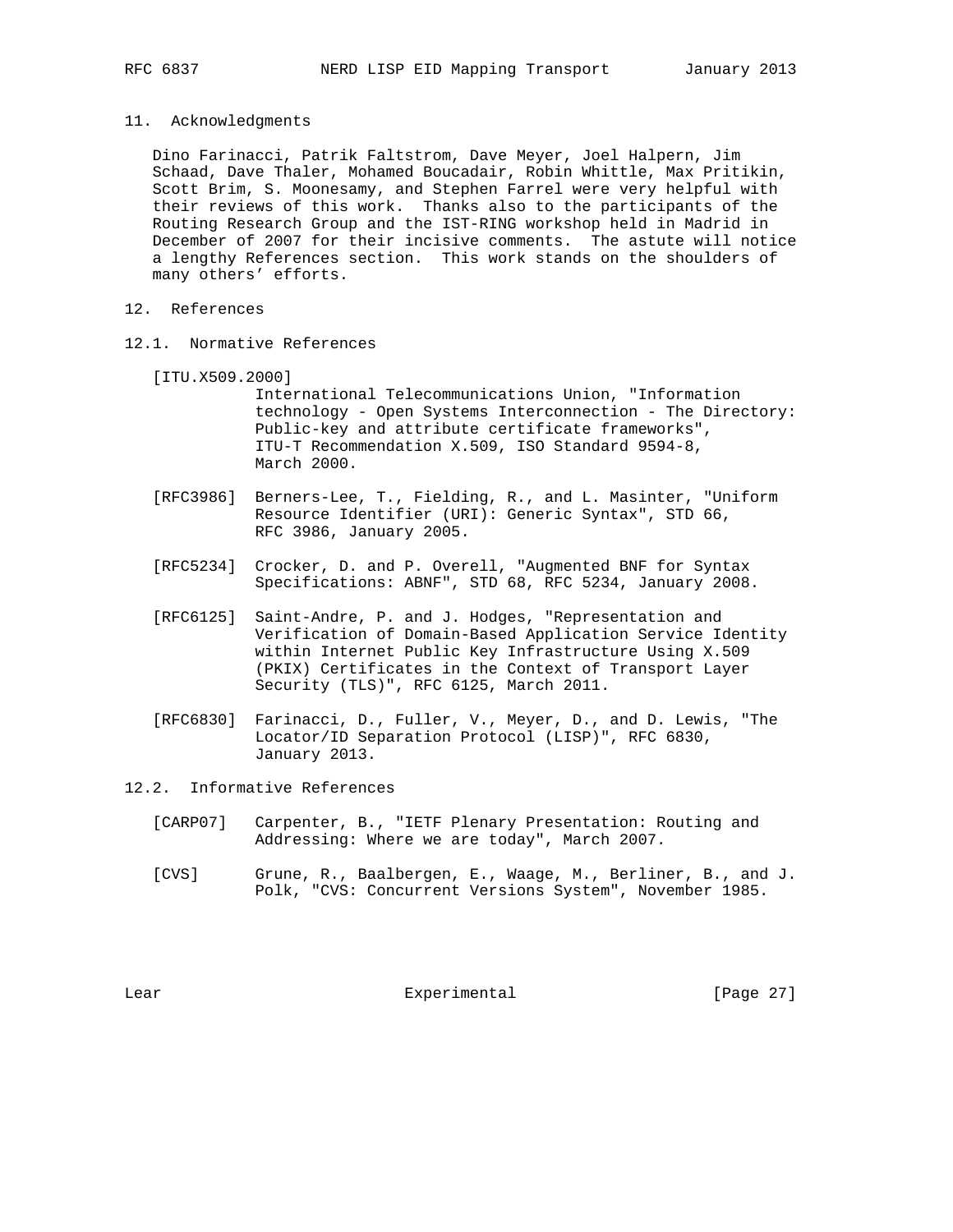[LISP-CONS] Farinacci, D., Fuller, V., and D. Meyer, "LISP-CONS: A Content distribution Overlay Network Service for LISP", Work in Progress, April 2008.

- [RFC1034] Mockapetris, P., "Domain names concepts and facilities", STD 13, RFC 1034, November 1987.
- [RFC1383] Huitema, C., "An Experiment in DNS Based IP Routing", RFC 1383, December 1992.
- [RFC2315] Kaliski, B., "PKCS #7: Cryptographic Message Syntax Version 1.5", RFC 2315, March 1998.
- [RFC2616] Fielding, R., Gettys, J., Mogul, J., Frystyk, H., Masinter, L., Leach, P., and T. Berners-Lee, "Hypertext Transfer Protocol -- HTTP/1.1", RFC 2616, June 1999.
- [RFC3977] Feather, C., "Network News Transfer Protocol (NNTP)", RFC 3977, October 2006.
- [RFC4108] Housley, R., "Using Cryptographic Message Syntax (CMS) to Protect Firmware Packages", RFC 4108, August 2005.
- [RFC4271] Rekhter, Y., Li, T., and S. Hares, "A Border Gateway Protocol 4 (BGP-4)", RFC 4271, January 2006.
- [RFC5246] Dierks, T. and E. Rescorla, "The Transport Layer Security (TLS) Protocol Version 1.2", RFC 5246, August 2008.
- [RFC5652] Housley, R., "Cryptographic Message Syntax (CMS)", STD 70, RFC 5652, September 2009.
- [RFC6698] Hoffman, P. and J. Schlyter, "The DNS-Based Authentication of Named Entities (DANE) Transport Layer Security (TLS) Protocol: TLSA", RFC 6698, August 2012.
- [RFC6833] Farinacci, D. and V. Fuller, "Locator/ID Separation Protocol (LISP) Map-Server Interface", RFC 6833, January 2013.
- [RFC6836] Farinacci, D., Fuller, V., Meyer, D., and D. Lewis, "Locator/ID Separation Protocol Alternative Logical Topology (LISP+ALT)", RFC 6836, January 2013.
- [Usenet] Wikipedia, "Usenet", January 2013, <http://en.wikipedia.org/w/index.php? title=Usenet&oldid=531545312>.

Lear Experimental Experimental [Page 28]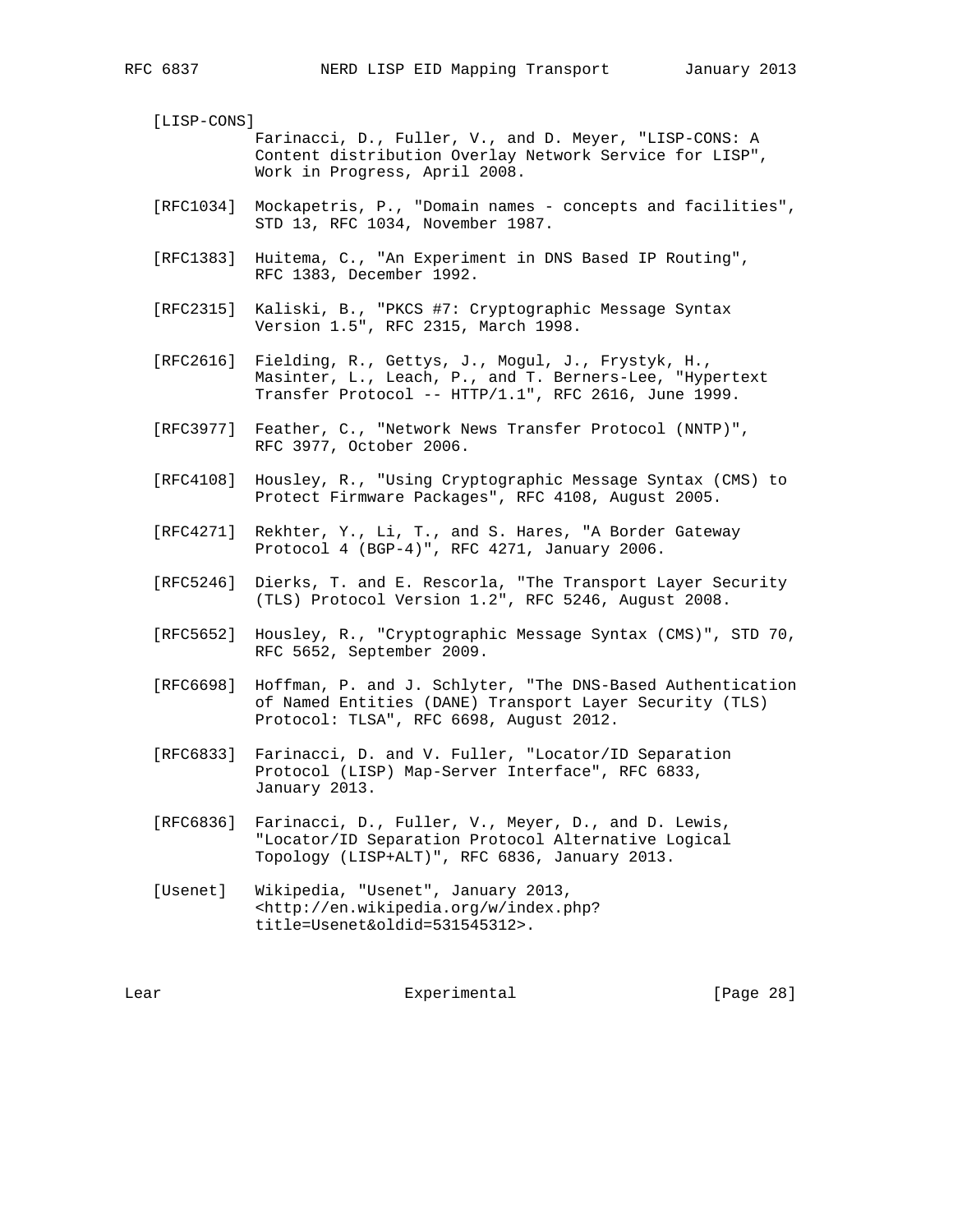[W3C.REC-soap12-part1-20070427] Gudgin, M., Lafon, Y., Moreau, J., Hadley, M., Karmarkar, A., Mendelsohn, N., and H. Nielsen, "SOAP Version 1.2 Part 1: Messaging Framework (Second Edition)", World Wide Web Consortium Recommendation REC-soap12-part1-20070427, April 2007, <http://www.w3.org/TR/2007/REC-soap12-part1-20070427>. [W3C.REC-soap12-part2-20070427] Karmarkar, A., Hadley, M., Mendelsohn, N., Nielsen, H., Lafon, Y., Gudgin, M., and J. Moreau, "SOAP Version 1.2 Part 2: Adjuncts (Second Edition)", World Wide Web Consortium Recommendation REC-soap12-part2-20070427, April 2007, <http://www.w3.org/TR/2007/REC-soap12-part2-20070427>. [W3C.REC-xml11-20040204] Cowan, J., Maler, E., Sperberg-McQueen, C., Paoli, J., Bray, T., and F. Yergeau, "Extensible Markup Language (XML) 1.1", World Wide Web Consortium First Edition REC-xml11-20040204, February 2004, <http://www.w3.org/TR/2004/REC-xml11-20040204>. [gb91] Smith, R., Gottesman, Y., Hobbs, B., Lear, E.,

 Kristofferson, D., Benton, D., and P. Smith, "A mechanism for maintaining an up-to-date GenBank database via Usenet", Computer Applications in the Biosciences (CABIOS), April 1991.

Lear Experimental [Page 29]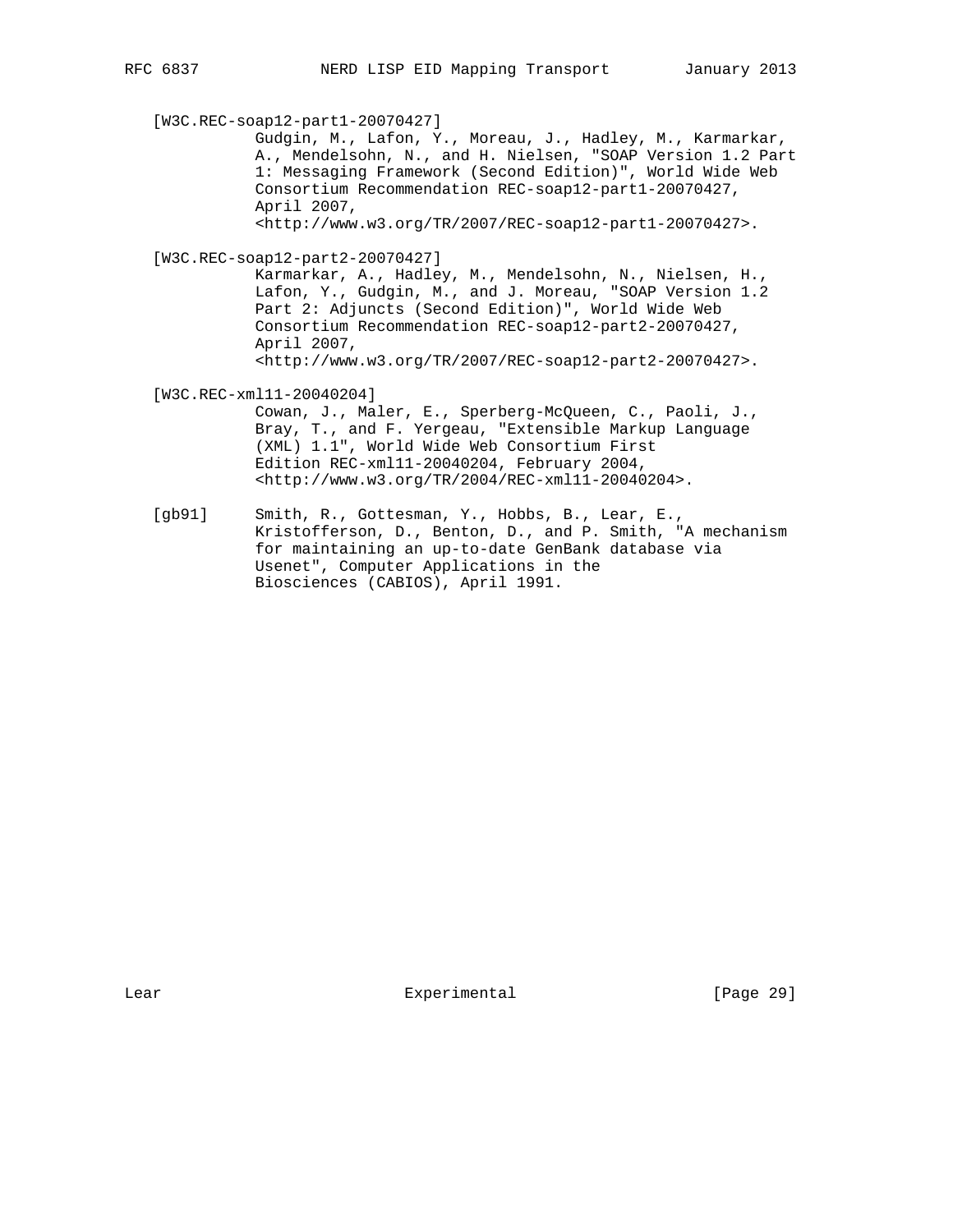Appendix A. Generating and Verifying the Database Signature with OpenSSL

 As previously mentioned, one goal of NERD was to use off-the-shelf tools to both generate and retrieve the database. To many, PKI is magic. This section is meant to provide at least some clarification as to both the generation and verification process, complete with command-line examples. Not included is how you get the entries themselves. We'll assume they exist and that you're just trying to sign the database.

 To sign the database, to start with, you need a database file that has a database header described in Section 3. Block size should be zero, and there should be no PKCS#7 block at this point. You also need a certificate and its private key with which you will sign the database.

 The OpenSSL "smime" command contains all the functions we need from this point forth. To sign the database, issue the following command:

 openssl smime -binary -sign -outform DER -signer yourcert.crt \ -inkey yourcert.key -in database-file -out signature

 -binary states that no MIME canonicalization should be performed. -sign indicates that you are signing the file that was given as the argument to -in. The output format (-outform) is binary DER, and your public certificate is provided with -signer along with your key with -inkey. The signature itself is specified with -out.

 The resulting file "signature" is then copied into to PKCS#7 block in the database header, its size in bytes is recorded in the PKCS#7 block size field, and the resulting file is ready for distribution to ITRs.

 To verify a database file, first retrieve the PKCS#7 block from the file by copying the appropriate number of bytes into another file, say, "signature". Next, zero this field, and set the block size field to 0. Next use the "smime" command to verify the signature as follows:

 openssl smime -binary -verify -inform DER -content database-file -out /dev/null -in signature

 OpenSSL will return "Verification OK" if the signature is correct. OpenSSL provides sufficiently rich libraries to accomplish the above within the C programming language with a single pass.

Lear Experimental [Page 30]